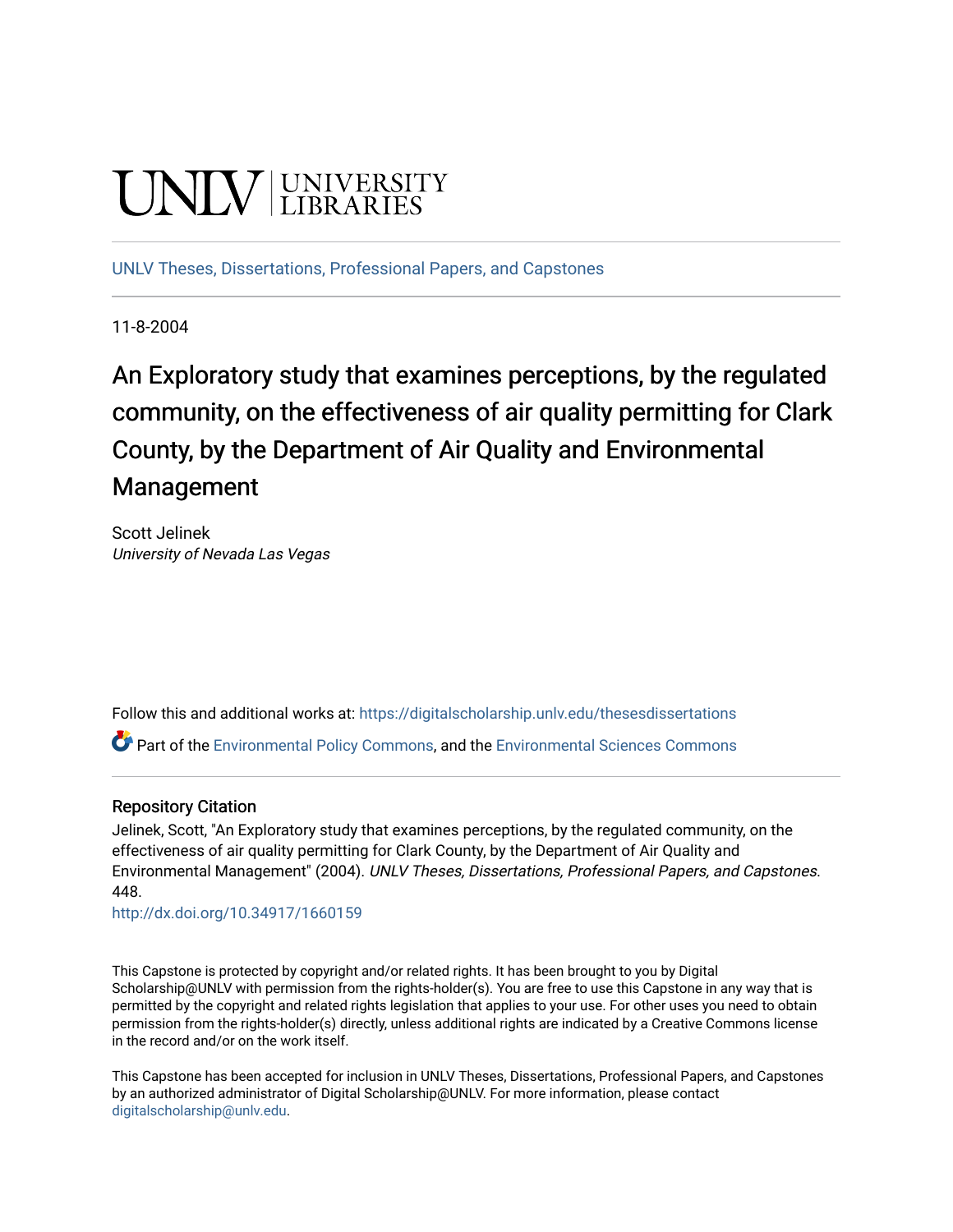**An Exploratory Study that Examines Perceptions, by the Regulated Community, on the Effectiveness of Air Quality Permitting for Clark County, by the Department of Air Quality and Environmental Management** 

> **By: Scott Jelinek PUA 791 November 8, 2004**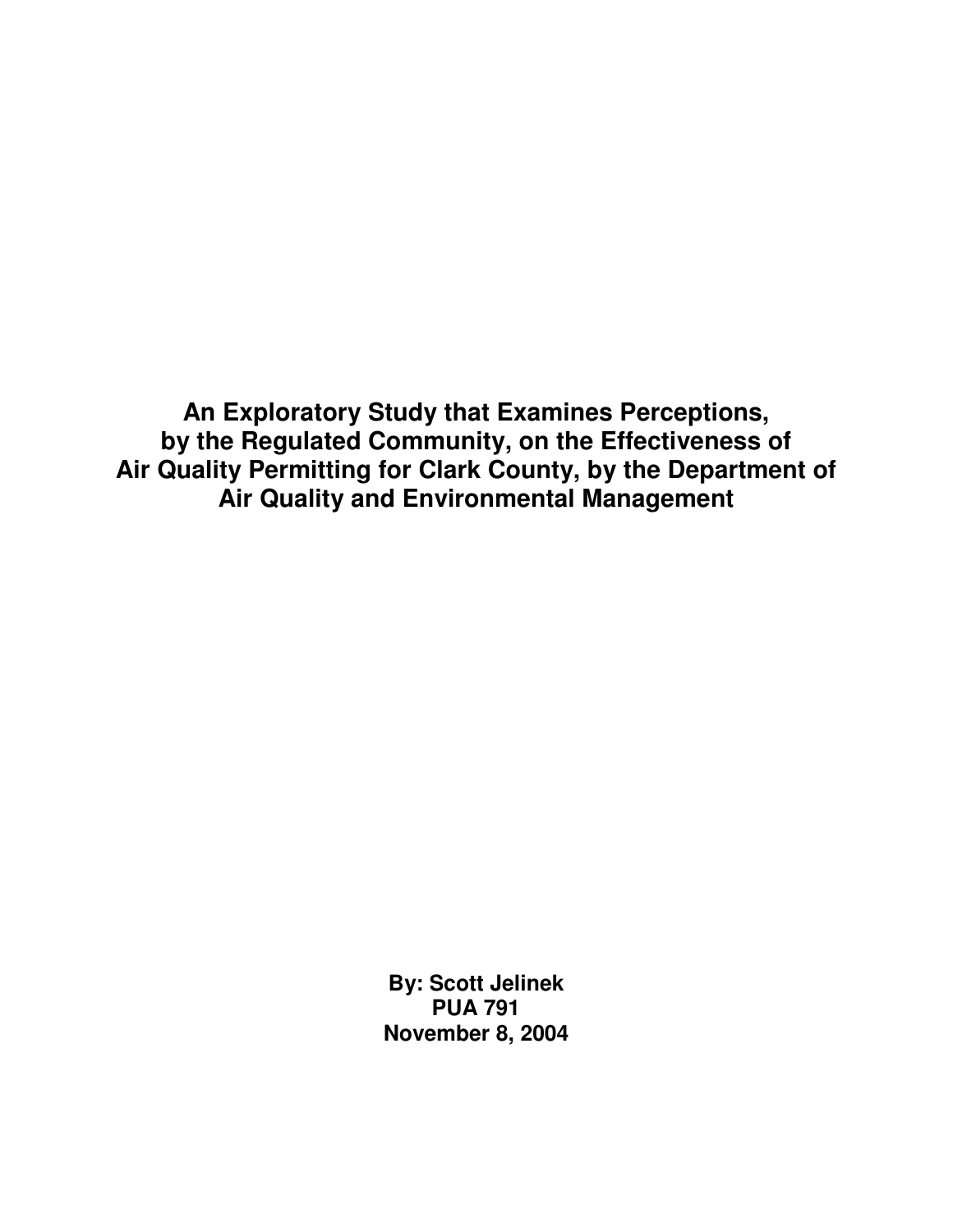# **Acknowledgements**

I would like to express my gratitude to the following people for their support and assistance in this professional paper.

Thank you to my wife, Amy, who has unselfishly allowed me the time needed to attend class, write papers and study while she was burdened with our life chores and our children's needs. She has also been my editor, my motivator and my love. I love you and deeply appreciate you for all that you do.

To my daughter Cameron, son Evan and my son-to-be Mason. You give me the inspiration to achieve. I truly love you all and I am so happy you are here to share my life.

Thank you Dr. Bernick for your insightful assistance. You have given me your precious time and knowledge and without that, I would not have been able to complete this paper.

Dr, Lukemeyer, thank you for your time and patience. You helped me prepare the idea for this paper and gave me the direction needed to achieve this goal.

I wish to acknowledge Dr. Layne and Dr. Hassenzahl for agreeing to be on my committee. Thank you for your time and commitment.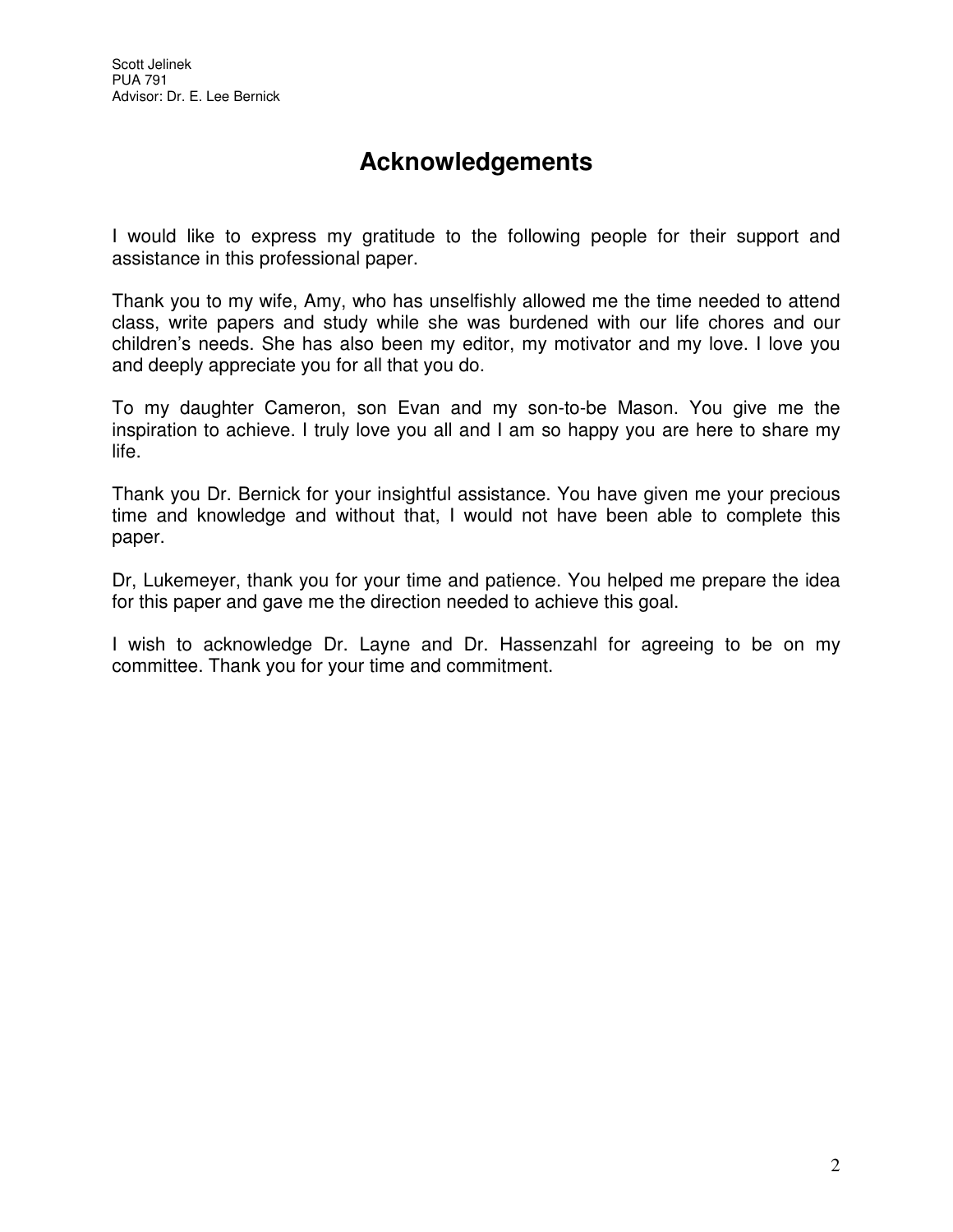## **Introduction**

The Clean Air Act of 1970 (CAA) made the Environmental Protection Agency (EPA) responsible for establishing and maintaining federal programs that control air quality. In turn, each state was delegated responsibility for air quality within its borders, although this responsibility may be shared with Native Americans or tribal lands. In many states, jurisdiction has been delegated to regional or local agencies that are then responsible for air quality in their respective air basins. Even though terrain or water bodies define the physical boundaries of air basins, they are usually designated by County boundaries for regulatory convenience (Wooley, David R., 1997).

Air quality in the United States is controlled for six common pollutants (ozone, carbon monoxide, nitrogen dioxide, sulfur dioxide, inhalable particulate matter ( $PM_{10}$ ) and lead) by measuring the concentration of these pollutants in the ambient air (i.e., air located in areas of public access). For each pollutant the health effect has been researched and the EPA has compiled their effects on individuals. The concentration of each pollutant, at which adverse health effects will occur, have been established and are known as the National Ambient Air Quality Standards (NAAQS).

Air quality issues are particularly important for Clark County, Nevada. The growth rate of Clark County has been explosive in the last ten to fifteen years. The county's general population as reported by the United States Census Bureau was 741,459 in 1990. By 2000, the general population had increased to 1,375,765, an 86 percent increase in 10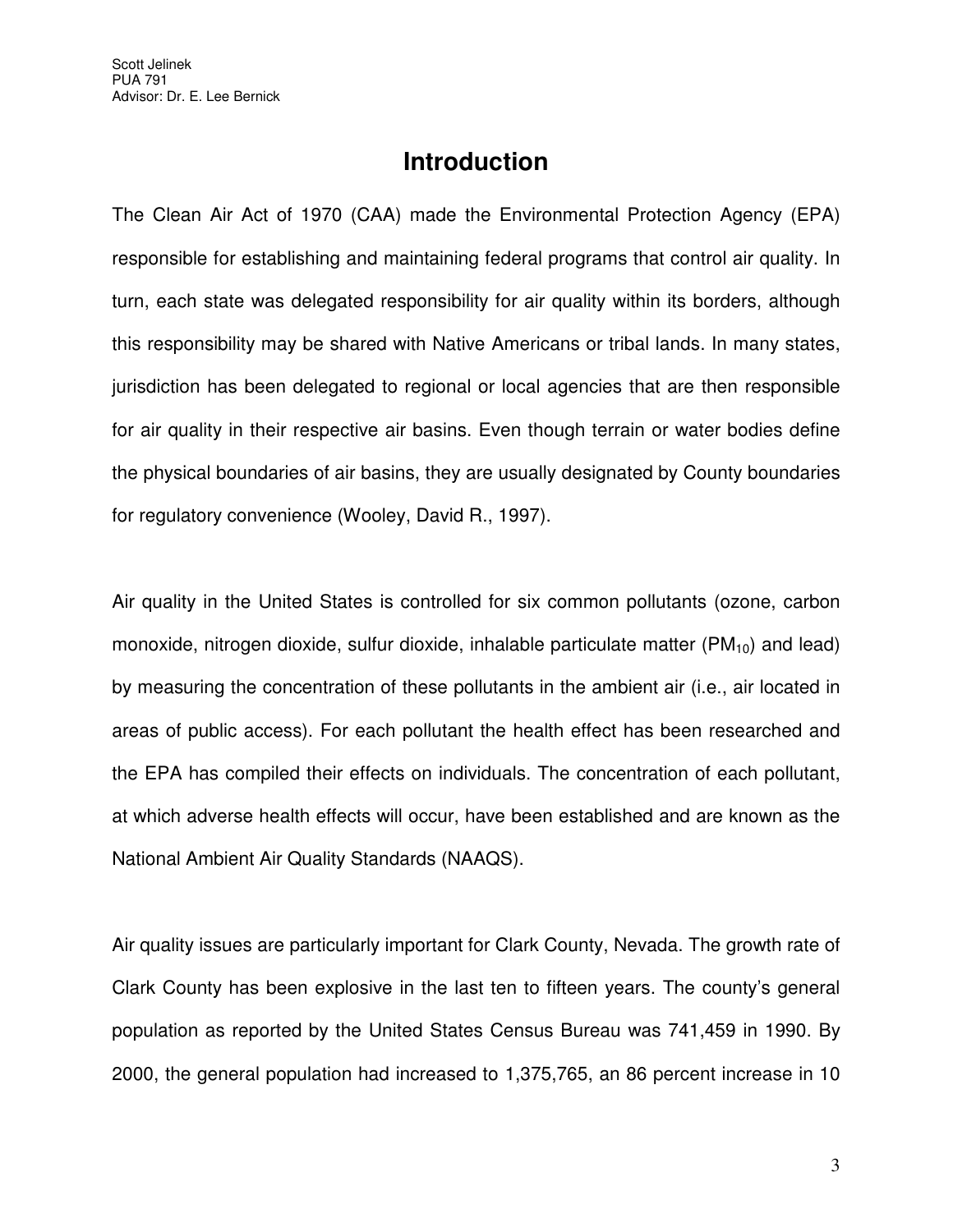years (U.S. Census Bureau). With the increase in population comes increased infrastructure, industry and air pollution. Dry cleaners, auto body shops, hotels, print shops, power generating facilities, chemical plants, sand and gravel facilities, concrete and asphalt production are just a few of the stakeholders created in an environment of growth. Each stakeholder of a facility that emits regulated air pollutants is legally responsible to obtain permits for these activities as mandated by federal, state and local rules. Currently, Clark County has permitted approximately 1,300 minor stationary sources.

As the Las Vegas valley grows, the county's burden in properly permitting these new facilities and tracking their emissions also grows. Pollutant and industry specific rules, congressionally mandated requirements, and growth of the region all play a role in the permitting process. Additionally, proper billing of fees, correct dissemination of information to the sources, easy access to permit forms, knowledge of regulatory issues and the stakeholders ability to get clarification on permitting matters are also required in the effective permitting of facilities.

The Clark County Department of Air Quality Management (DAQEM) is responsible for regulating air emissions from all stationary sources (sources) which emit one or more pollutants and which operate within the Clark County, Nevada border. The owner/operators of these sources are the stakeholders to whom this research has been directed. The stakeholders interact with DAQEM on a regular basis for education and/or assistance with such things as permitting, compliance with applicable regulations,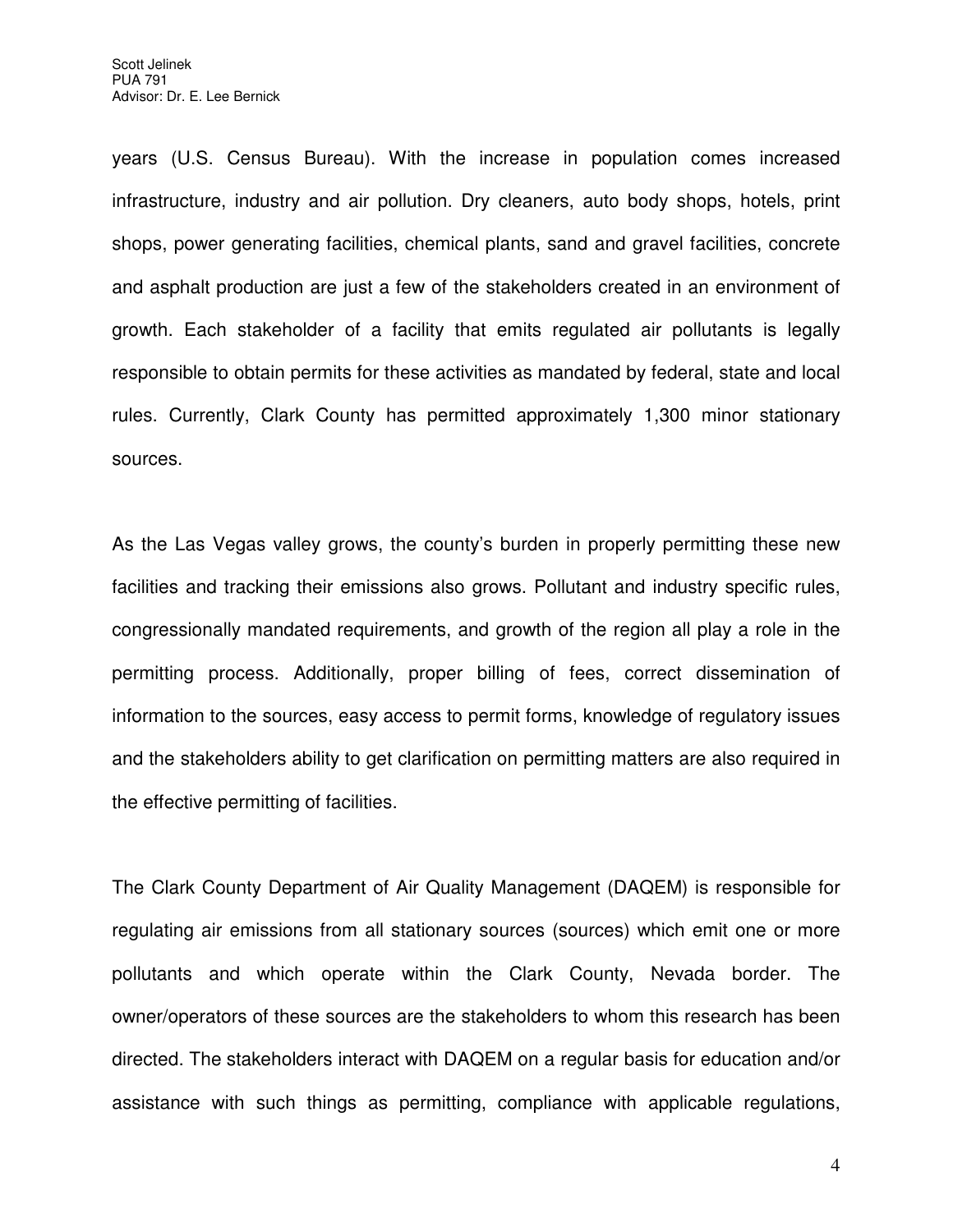updates on new regulations or guidance, Notices of Violation to sources for regulatory infractions, administrative procedures for processing infractions, billing and administrative concerns, and other general needs which industry require.

The relationship between the stakeholders and DAQEM is pivotal in improving the health of Clark County citizens and visitors. An effective service by DAQEM should ensure stakeholders of having a clear pathway to DAQEM personnel and to all applicable rules and regulations, guidance updates, compliance requirements and other areas of interest. However, DAQEM has never formally evaluated its performance and effectiveness in meeting the needs of its stakeholders. Specifically, DAQEM's knowledge and understanding of stakeholders' perception in the key area of permitting is especially necessary because this may be industries first encounter with DAQEM and air regulations. In sum, a solid working relationship between DAQEM and stakeholders should enhance compliance and control of air emissions.

Informal discussions by DAQEM management and staff with certain stakeholders have potentially identified areas that may frustrate and hinder stakeholders in the permitting process. However, these discussions have been unofficial and may not reflect the stakeholders at large. Therefore, this research is designed to evaluate how and whether stakeholders contact DAQEM for permitting assistance and how they view and evaluate their accessibility to and satisfaction with DAQEM's permitting staff and the general permitting process. Additionally, DAQEM has commenced a Small Business Assistance Program (SBAP) with the assistance of the Conservation District of Southern Nevada.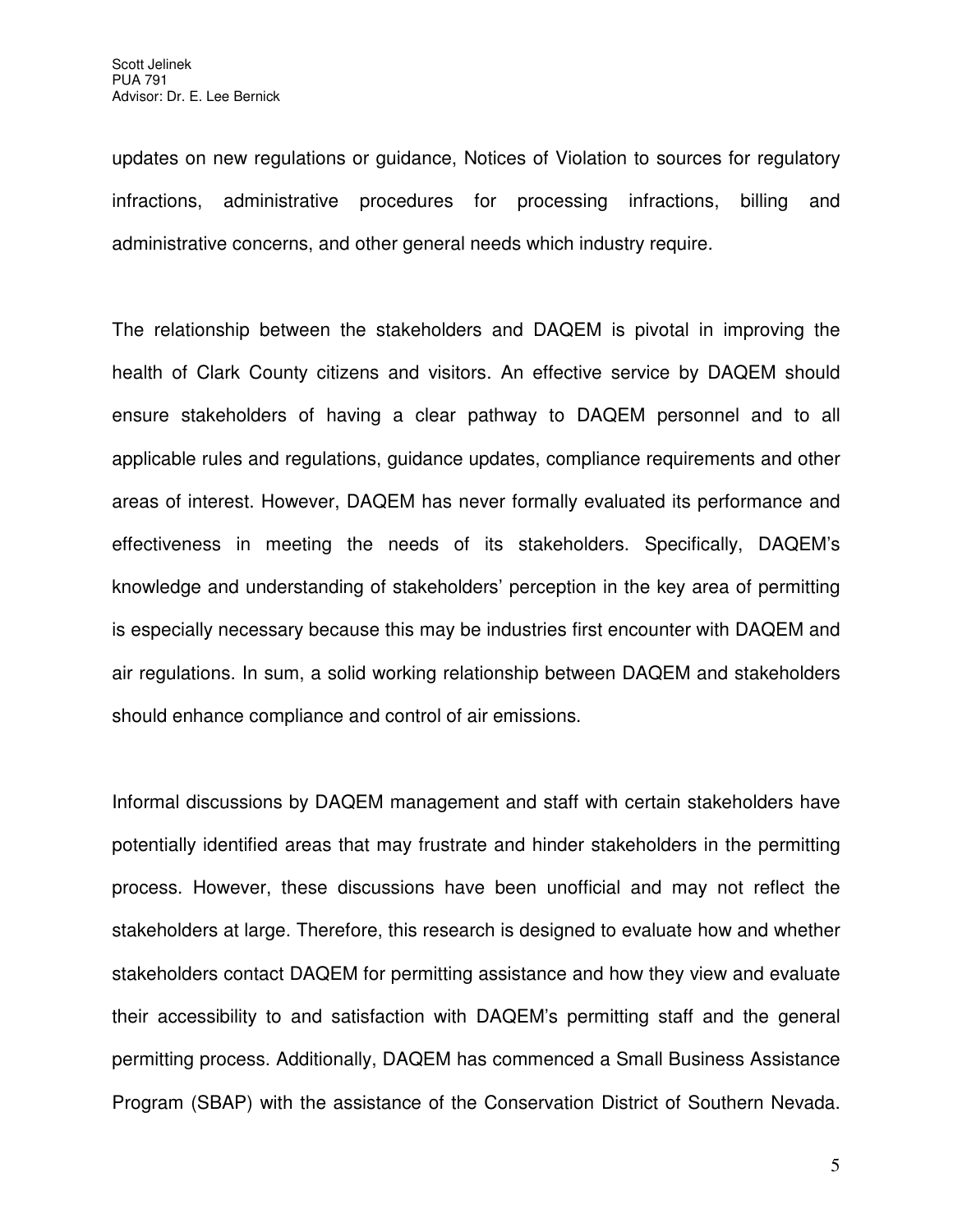Knowledge and/or use of the SBAP throughout the stakeholder community is also examined.

#### **Literature Review**

Past literature on environmental policy has assumed that companies applicable to environmental regulations would only minimally comply with these regulations (Blinder, 1987). However, Davis and Bozeman's research demonstrated an opposite effect; companies actually overcomply with environmental regulations. In their study, which surveyed 500 companies in four states applicable to Title V air permitting, they found that companies who had more frequent personal contacts with state regulators on Title V permitting were more likely to spend more money on the application and to "overcomply with Title V permit application tasks (Dehart-Davis and Bozeman, 2001, pg. 492)."

One reason for this surprising outcome was the unstable and unclear information being disseminated by state regulators to the regulated community. Since state regulators were not clear on Title V issues themselves, they were spreading ambiguous information which "increased permit application costs by requiring companies to negotiate conflicting data" and the "confusion among state regulators over Title V requirements also contributed to overcompliance behaviors by leading complying companies to overdocument emission information (Dehart-Davis et al., pg. 493)."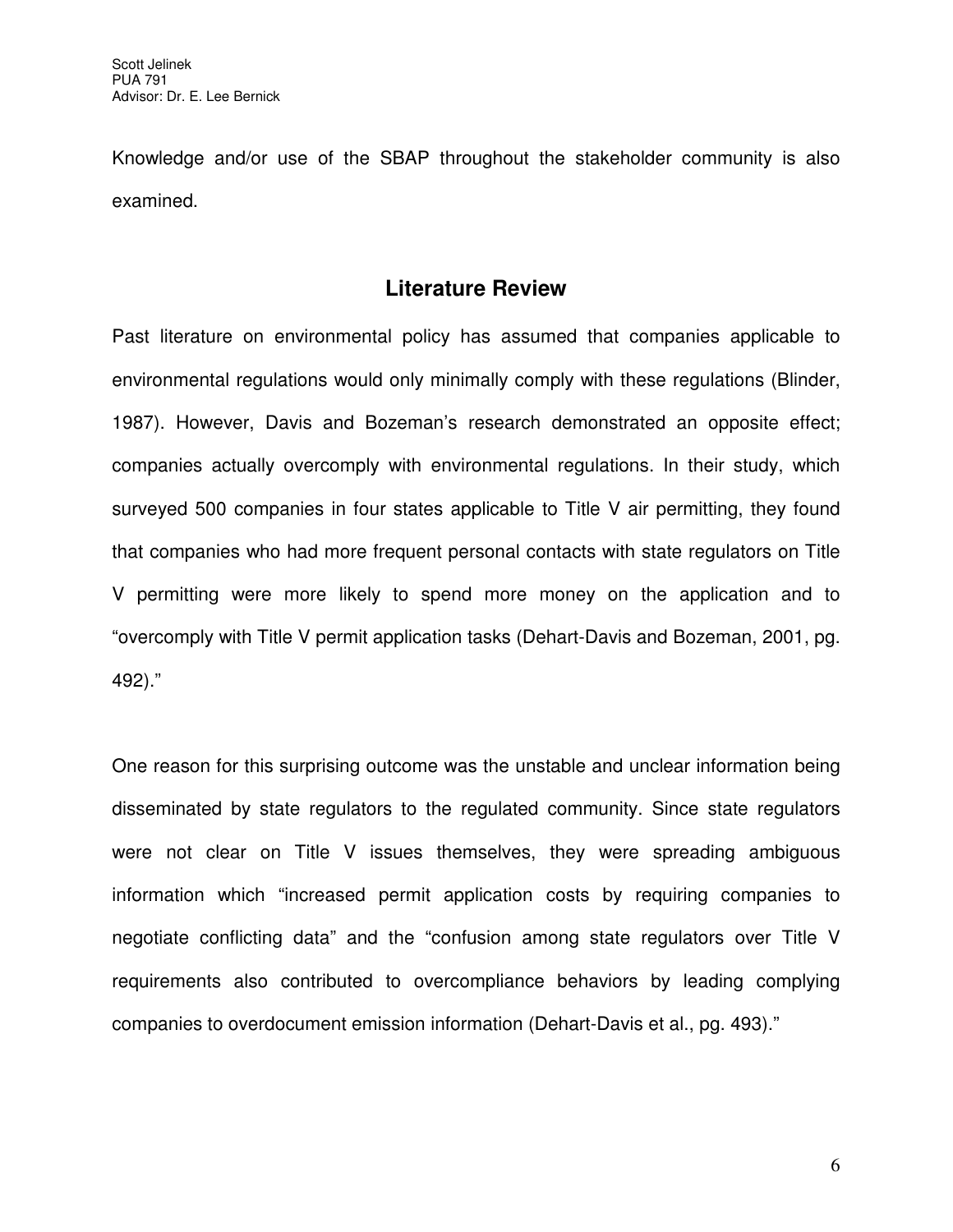Additionally, Davis and Bozeman found that "companies that used consultants for all Title V tasks had 53 percent higher permit application costs than those that did not use consultants (Dehart-Davis et al., pg. 500)." It seems the regulated community is more likely to turn to third party consultants if an application process is ambiguous and unclear. Thus, from this study it was clear that regulators should:

- $\triangleright$  disseminate clear and concise information to the regulated community in order to limit the adversarial relationship between the regulator and the regulated;
- $\triangleright$  limit unnecessary costs to stakeholders; and
- $\triangleright$  assist the regulated community in "effective compliance" not overcompliance.

Another research project conducted by New Jersey's Department of Environmental Protection (NJDEP) examined "adversarial relations between business and environmental agencies (Heller, Bloch and Kelly, 1999, pg. 234)." In this work, which advocated interviews with stakeholders as a source of data, NJDEP identified specific areas that frustrated stakeholders with county agencies in environmental permitting. Two frustrating factors identified by stakeholders, as issues, were the "incomplete information available to stakeholders and inefficiencies in the environmental regulatory system (Heller, et al., pg. 235)." The NJDEP worked to correct these contentious areas by implementing programs NJDEP believed would counter the factors that caused frustration for stakeholders.

One such program implemented by the NJDEP to counter this confusion was the Environmental Management Assistance Process (EMAP). "Under EMAP, NJDEP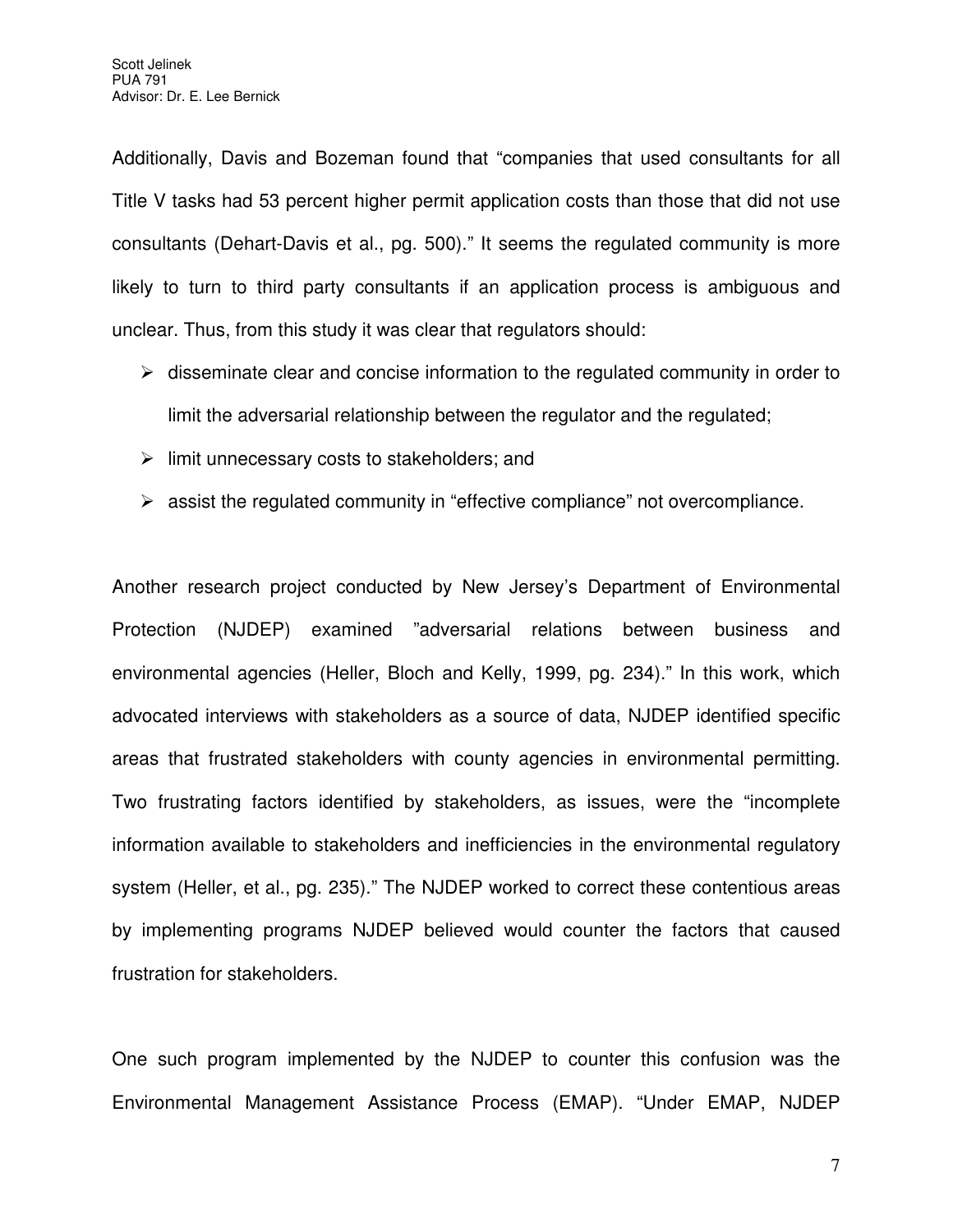appoints a project manager who serves as the coordinator of all the permitting activities for the project, and is the applicant's single point of contact within the department (Heller, et al., pg. 235)." To assess the effectiveness of the program, the NJDEP designed and implemented a case study of EMAP. The NJDEP interviewed both NJDEP personnel and stakeholders. The NJDEP personnel interviewed for the study were selected from those working on both existing and new major source permits. These individuals represented the following four NJDEP programs: Pollution Prevention and Permit Coordination, Bureau of Pretreatment and Residuals, Bureau of Air Quality Engineering, and Land Use Regulation (Heller, et al.).

"The permit applicant interviewees were selected based on the extensiveness of their relationship with EMAP (Heller, et al., pg. 238)." The NJDEP concluded the EMAP program was "generally more effective than the traditional program" where stakeholders were forced to obtain the permitting on their own through indirect pathways (Heller, et al., pg. 240). "EMAP's facilitation of the interactions between applicants and permit writers improves the information available to applicants and permit writers. Applicants are able to obtain the information needed to prepare administratively and technically complete applications at lower cost and in less time than under the traditional approach (Heller, et al., pg. 240)."

However, the case study only interviewed five applicants and an undisclosed number of permit writers and the universe of applicants (major sources) was not identified in the study. From a methodological standpoint it is unclear whether the NJDEP conclusions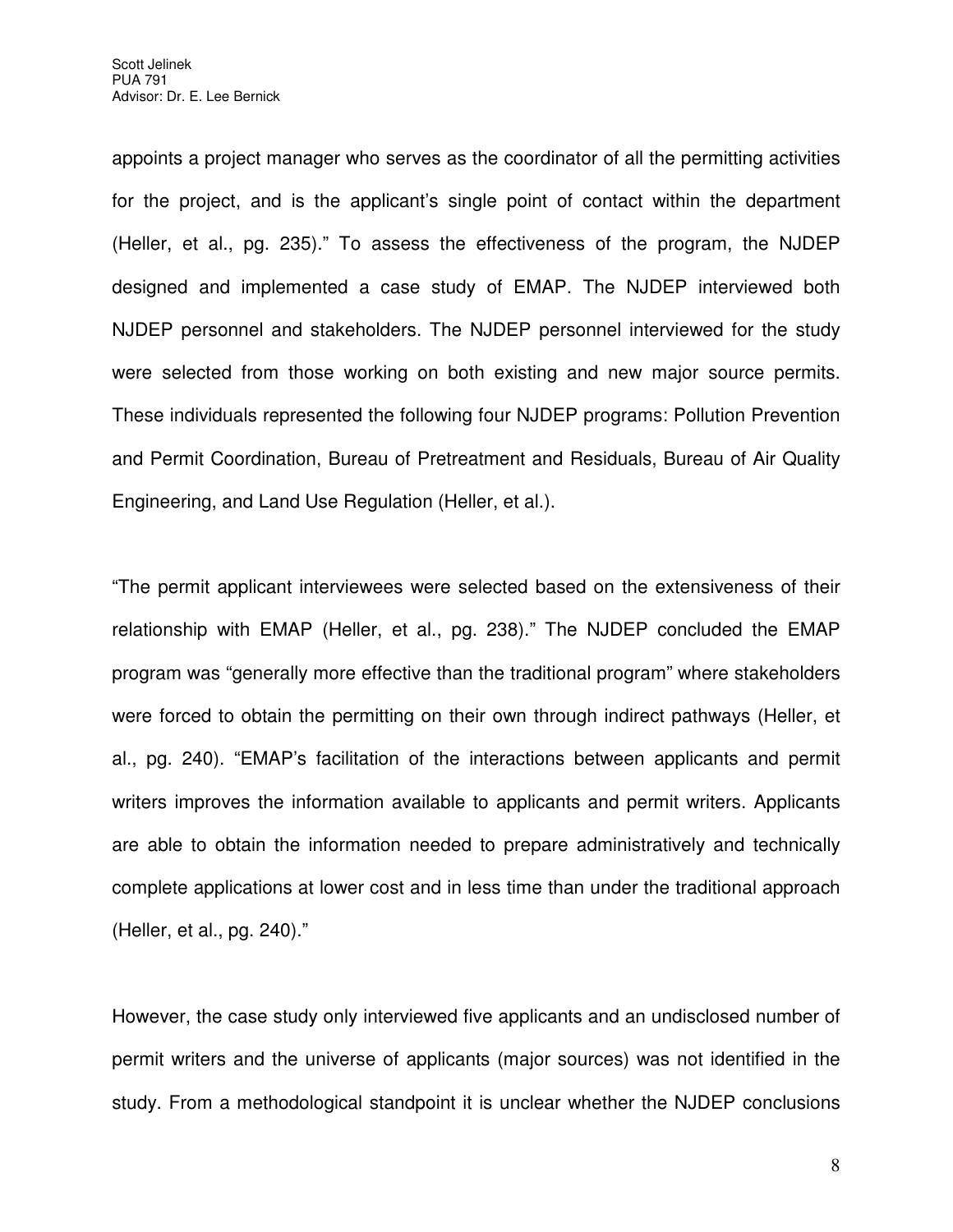can apply beyond their particular case. The findings may be biased because applicants might have been eager to give positive feedback because they wanted to be in good standing with agency's management. Negative feedback by the applicants would not play favorably for them in the processing of current and future applications.

In another case study that examined regulatory permitting, the Utah Division of Air Quality (DAQ), like DAQEM, also experienced unprecedented industrial growth in their jurisdiction (Menlove and Patel, 1999)." During the late 1980's, the "workload of reviewing permit applications for new and modified pollution sources became excessive. Customers perceived the permitting process as excessively time-consuming, cumbersome, inconsistent, poorly coordinated with customer needs, and unresponsive (Menlove, et al., pg. 605)." To combat these perceptions, DAQ, on the advice of an outside consultant, implemented a Quality Action Team whose goals were to:

- 1. break down the permitting barriers perceived by stakeholders through the implementation of quality management principles;
- 2. improve customer service; and
- 3. get stakeholders involved with the permitting process by engaging their feedback on the process.

Each new permit application was assigned to an engineer team made up of a project review engineer and a peer review engineer. The "regulated customer is counseled by the assigned review engineer" as to the requirements needed for the submittal of a complete application (Menlove, et al., pg. 606)." DAQ credited this interaction between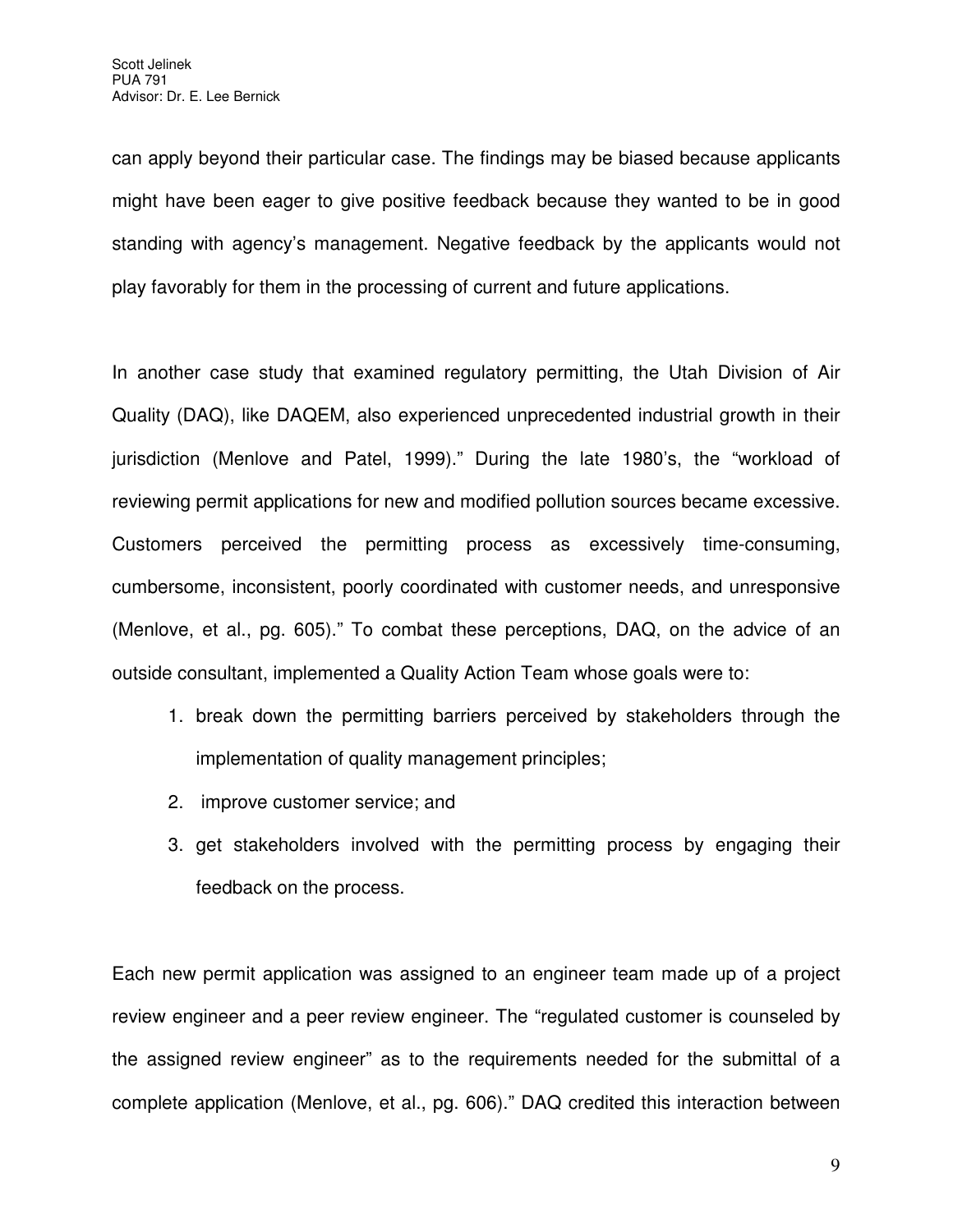the engineer and the regulated customer with receiving a "better and more completed product" which then sped up the permitting process (Menlove, et al., pg. 607).

Thus, DAQ was attempting to empower their staff by including them in improving the processes, services and the culture in which they carried out their work. This process was the execution of classic total quality management principles. Customer input and satisfaction was the ultimate goal for DAQ. DAQ ensured continued progress by frequently communicating with applicants through phone conversations and with "'how are we doing?' survey forms (Menlove, et al., 1999, pg. 608)." However, the exact frequency of these contacts with customers and the design of the survey form were not documented in the article.

The implementation of air quality regulations on air quality sources is a complicated matter. However, this type of policy and regulatory confusion is not isolated to just air quality. The EPA's policy on review of pesticide sources has not always been clear. In fact the EPA's policy was characterized as ambiguous in its development and implementation by management (Wholey and Newcomer, 1989). The EPA set out to evaluate and analyze the degree to which the policy was effectively implemented; and further, their hope was that the evaluation would guide management in future implementation. The pesticide policy was evaluated by internal management as well as by outside organizations through stakeholder interviews. Process changes were either implemented or recommended for future implementation in an attempt to reduce a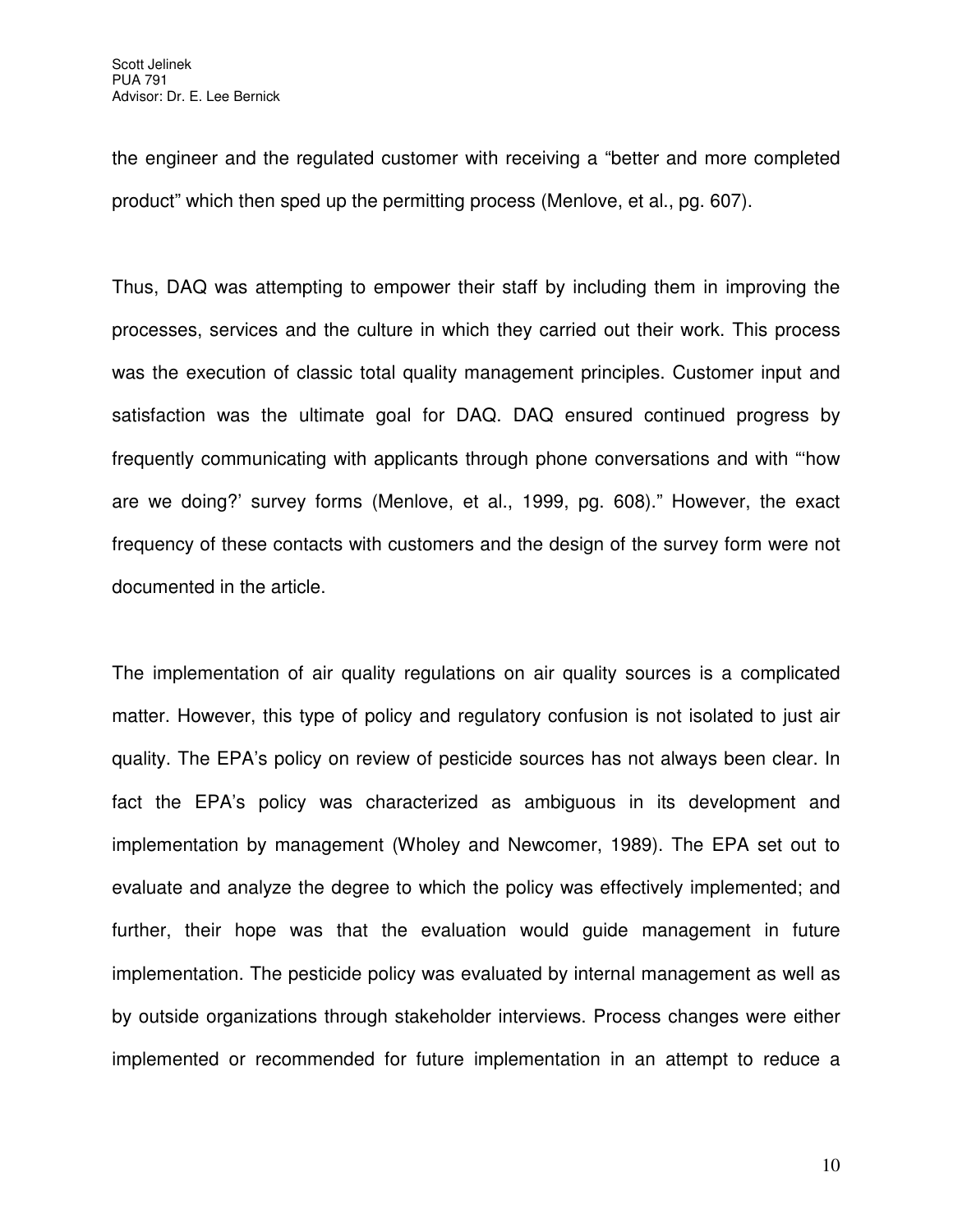major difficulty in the process: the excessive time needed to complete the process (Wholey, et al.).

In sum, government agencies are evaluating their services as a means to improve their performance. There is considerable research on organizational evaluation techniques for both public and private sectors. Much of the research advocated organizations to perform managerial research on their respective organizations through surveys and interviews. Through both techniques, companies and governmental organizations are able to examine their effectiveness to their customers. Just as companies "evaluate their performance by collecting data directly from customers for more direct measures like customer retention rates, market share, and perceived value of goods and services" the public sector must also evaluate its customers perception (Holloway, Lewis and Mallory, 1995).

Another area of evaluation thought to be effective in organizational evaluation has been benchmarking. Benchmarking identifies competitors and/or companies in industry that exemplify the best practice in some activity, function, or process and then comparing one's own performance to theirs (Holloway, et al.). This type of analysis has more often been directed toward private industry; however, the desire to evaluate performance in the public sector has grown in recent years with government agencies stepping up and taking initiative in evaluating their organizations (Rosenfeld, Edwards and Thomas, 1993). Specifically, these public sector initiatives have been "driven by changes in the political environment in terms of securing better value-for-money in public services,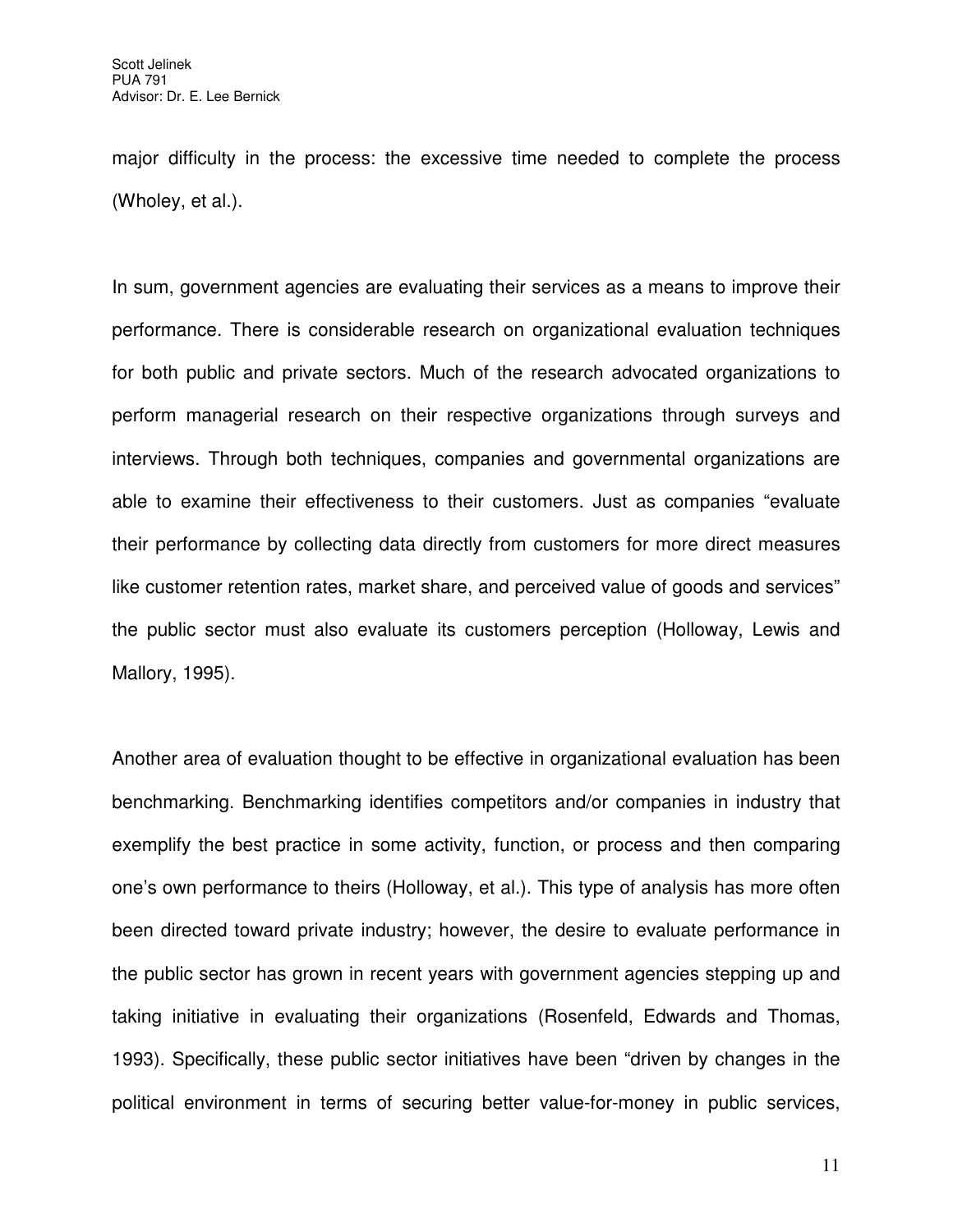encouraging greater openness and accountability, and for service improvements in dealing with the general public as customers or consumers (Holloway, et al.)."

In the New Jersey, Utah and EPA case studies, each agency understood their regulated community to be frustrated and upset with the permitting process and each agency chose to evaluate and implement a new procedure. However, it was unclear as to how the feedback from the regulated community was compiled by each agency. Did the agencies use interviews conducted with select stakeholders or were their surveys distributed to stakeholders requesting feedback on the permitting process? These questions were not answered. However, some exploratory research must have been done, or should have been done, to accurately compile the permitting issues plagued by the regulated community. In this research the stakeholders in Clark County are formally evaluated through an air quality survey, which captures current perceptions by the regulated community on the permitting process.

#### **Methodology**

To study the air quality permitting process in Clark County, Nevada, a survey was mailed out on November 25, 2003 to the regulated community. The survey was designed to give initial feedback on stakeholders' ability to complete the permitting process and their access to pertinent information supplied by DAQEM. Responses to the survey could enable DAQEM to re-evaluate current permitting procedures and policies, and eventually allow a redesign to the process. The hope was that the survey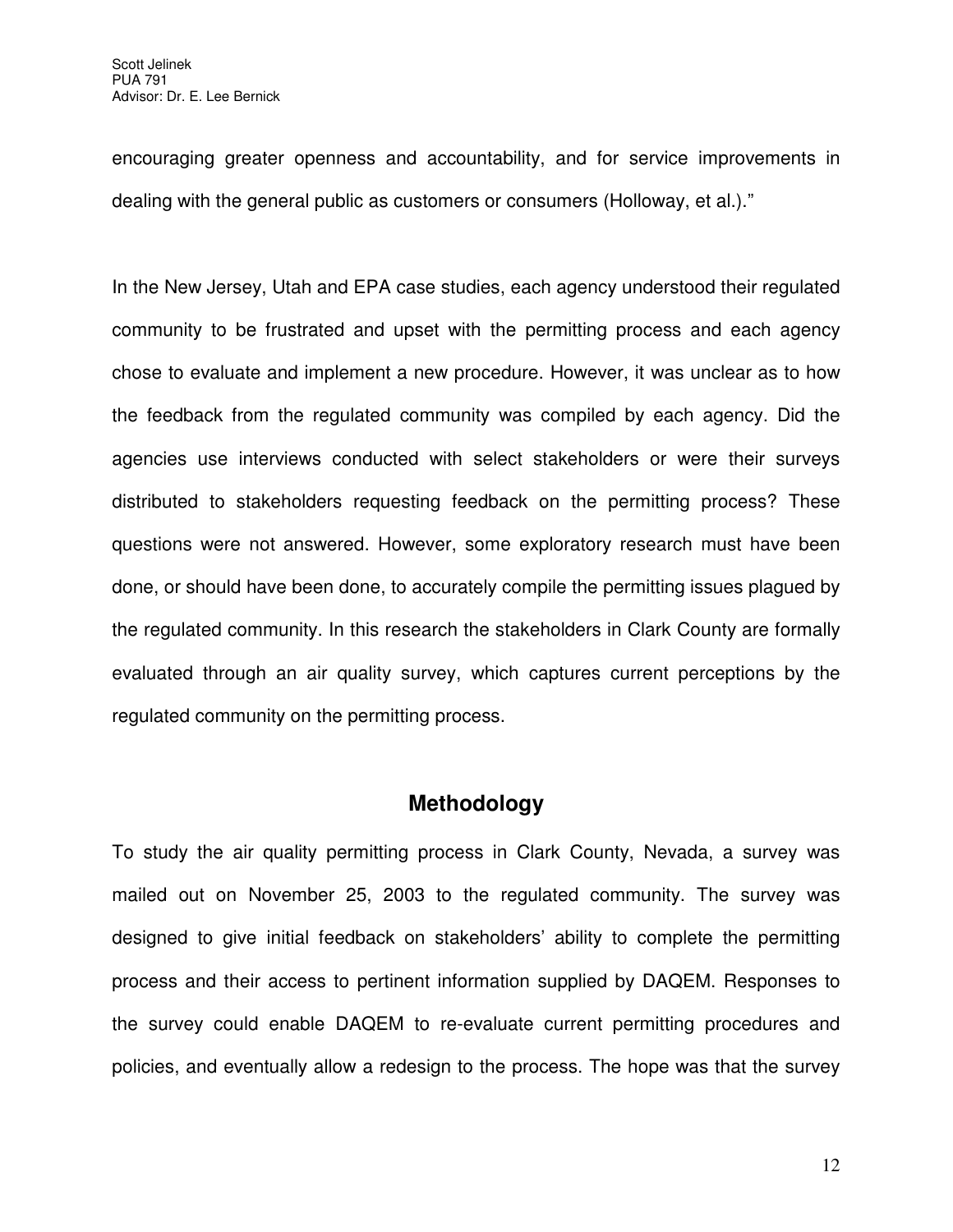would allow DAQEM to eliminate any confusion and wasted time for both the stakeholders and DAQEM staff. Just as NJDEP, Utah's DAQ, and the EPA were able to bolster their effectiveness through critical evaluation, DAQEM, too, was hoping to reduce difficulties in its permitting process and increase the effectiveness of the program through critical evaluation.

Informal discussion by DAQEM management and staff identified areas thought to be barriers encountered by the stakeholders during the permitting process. These identified areas of concern were:

- $\triangleright$  Access to information needed by the stakeholder to complete the permitting application;
- $\triangleright$  Ease or ability of the stakeholder to receive concise general and technical information from the agency on the permitting process, either through electronic means or by personal contact;
- $\triangleright$  How well the stakeholder is educated by DAQEM on the implications or ramifications if they fail to comply with an issued permit; and
- $\triangleright$  The stakeholders understanding of the short term and long term costs associated with the permitting process.

In conducting a survey, one must determine the best procedure to use to obtain the required information. Four basic survey designs exist for social science research. They are "mailed surveys, phone surveys, in-person surveys, and electronic surveys (Schutt, 2001, pg. 251)." Each of the four techniques in administering organizational surveys was considered for the implementation of this survey. A mailed survey was determined to be the most appropriate. It was decided that stakeholder responses needed to be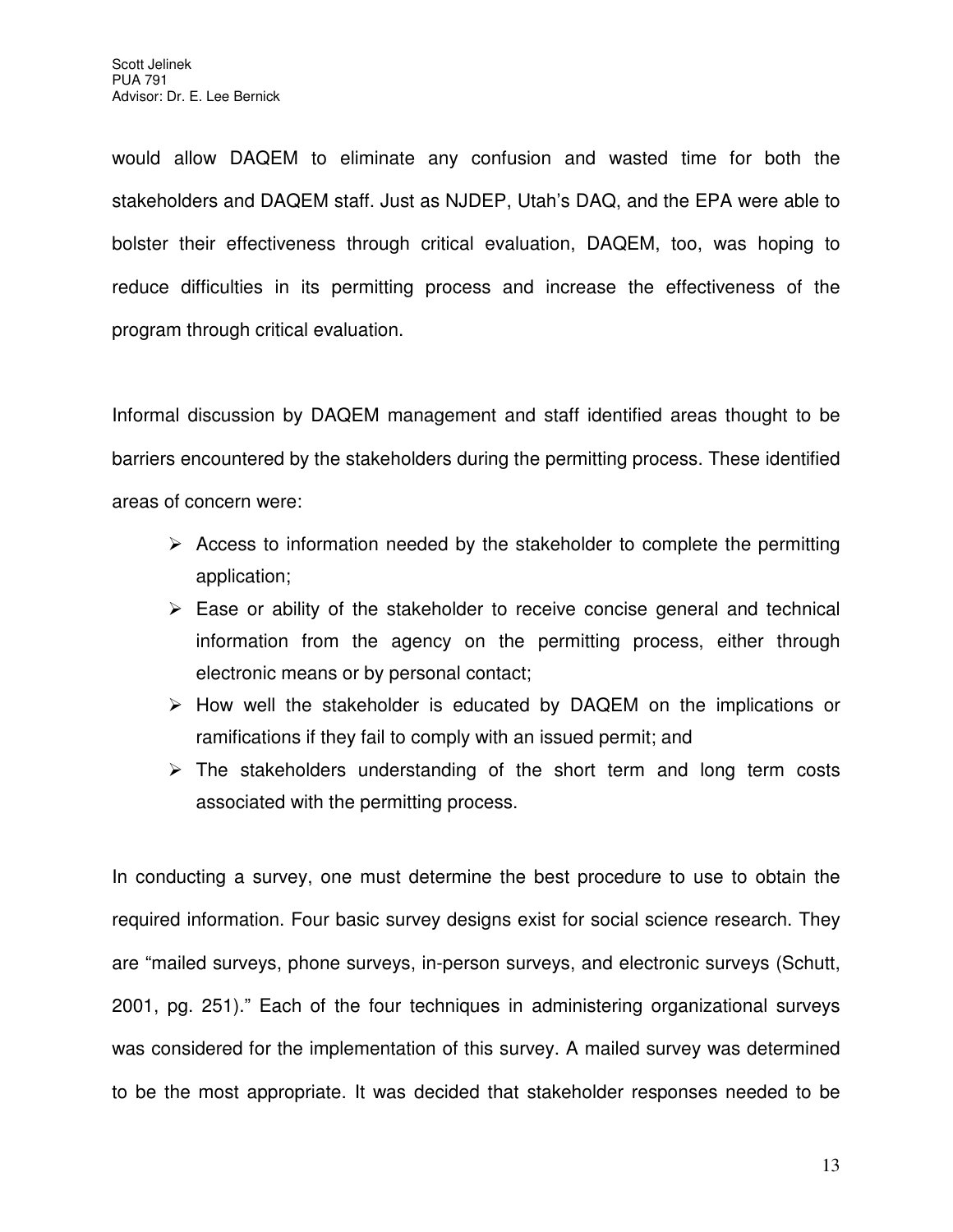confidential. Without confidentiality, the regulated community may not answer as boldly or candidly on the survey for fear of retribution from the regulating agency. Thus confidentiality was critical and a mailed survey offered that benefit.

Additionally, confidentiality may ensure a higher response rate than non-confidentiality (Rosenfeld, et al., 1993). A high response rate is also critical to ensure that "nonresponse error " is kept to a minimum. Thus, confidentiality should ensure a higher response rate to the survey since stakeholders would not fear any retribution from the regulator. Group administered, phone, in-person and electronic surveys were not considered viable options. Each one sacrificed confidentiality for the stakeholder.

**Survey Sample and Procedures:** There were 1,282 stakeholder facilities included in DAQEM's database at the time the survey was generated. Of these 1,282 facilities, DAQEM management decided to randomly sample 500 stakeholders in a single mailing survey. A simple random sample design that utilized a lottery procedure was the chosen method of selection for the 500 respondents. DAQEM maintains a billing database that assigns a unique number for each facility. Each unique number was written on an individual card, the cards were then shuffled and 500 stakeholders were randomly chosen for the survey.

On November 25, 2003, a survey (Source Questionnaire) labeled as Attachment I in the Appendix, was sent to the 500 randomly sampled stakeholders. No specific cover letter was sent with the survey; however, a preamble was included which stated the survey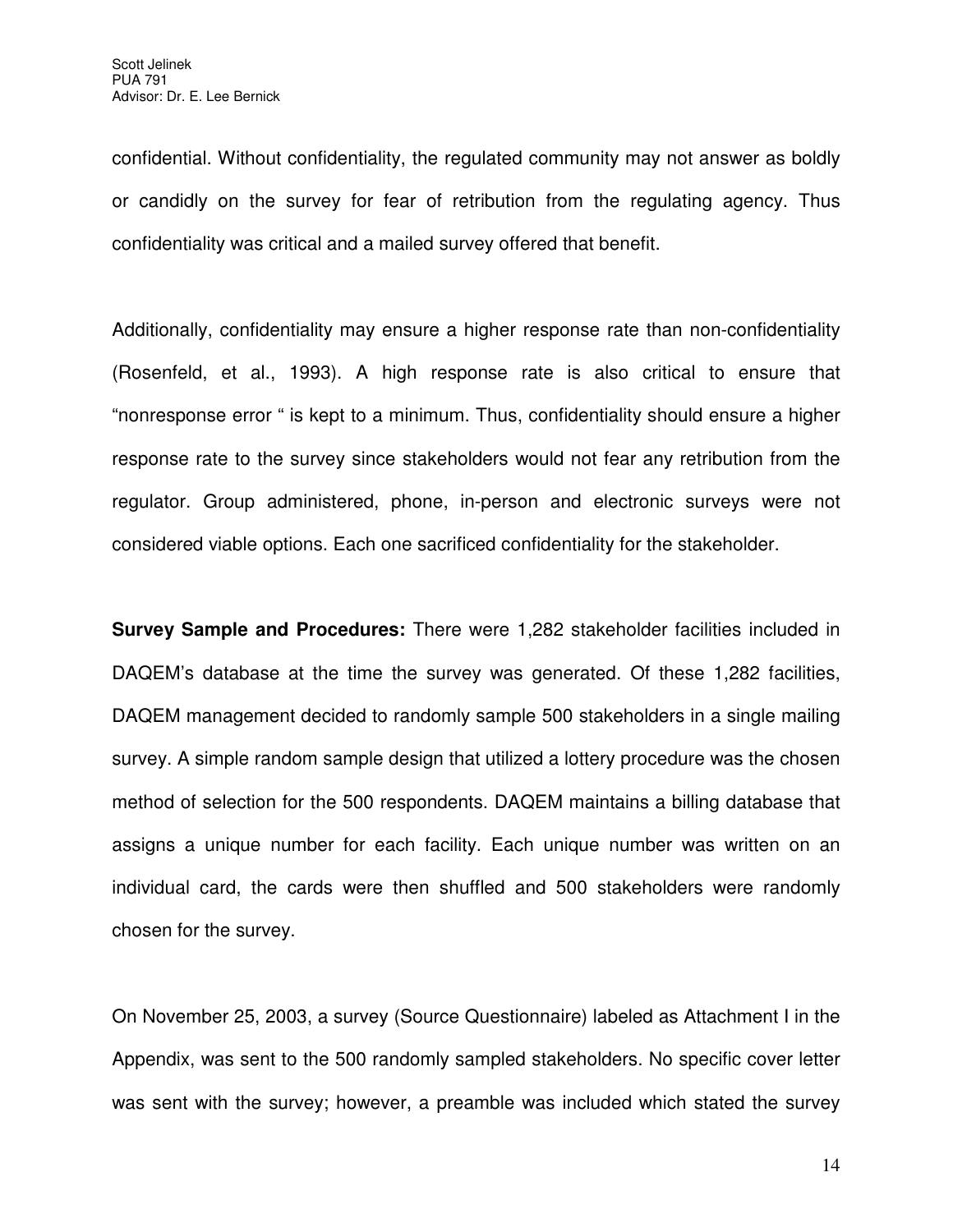was "completely confidential" and that the respondent should return it by January 1, 2004. No return stamped envelope was included with the survey. The 500 randomly sampled stakeholders made up 39 percent of the universe of stakeholders (sources listed in DAQEM's billing database). Of those sampled, 184 (or 37 percent) returned a completed survey to DAQEM.

**Survey Questionnaire:** The survey was divided into four main sections. The first section was general information about the owner/operator and their business:

- $\triangleright$  type of business;
- $\triangleright$  years working in this business area; and
- $\triangleright$  whether they had access to the Internet.

No identifying information about the respondent was requested (i.e., name, specific location, etc…) in order for the stakeholder to be anonymous. However, industry specific information about the company was necessary to group responses. Since certain industries require more comprehensive permitting requirements and obligations it was useful to group or identify certain types of industries. The grouping allows a more accurate evaluation of the respondents' evaluation of DAQEM programs and better assists DAQEM in its implementation of new permitting policies, if found to be applicable.

The next section of the survey dealt directly with the area of air quality permitting. Questions related to this area were posed to stakeholders. Their answers would assist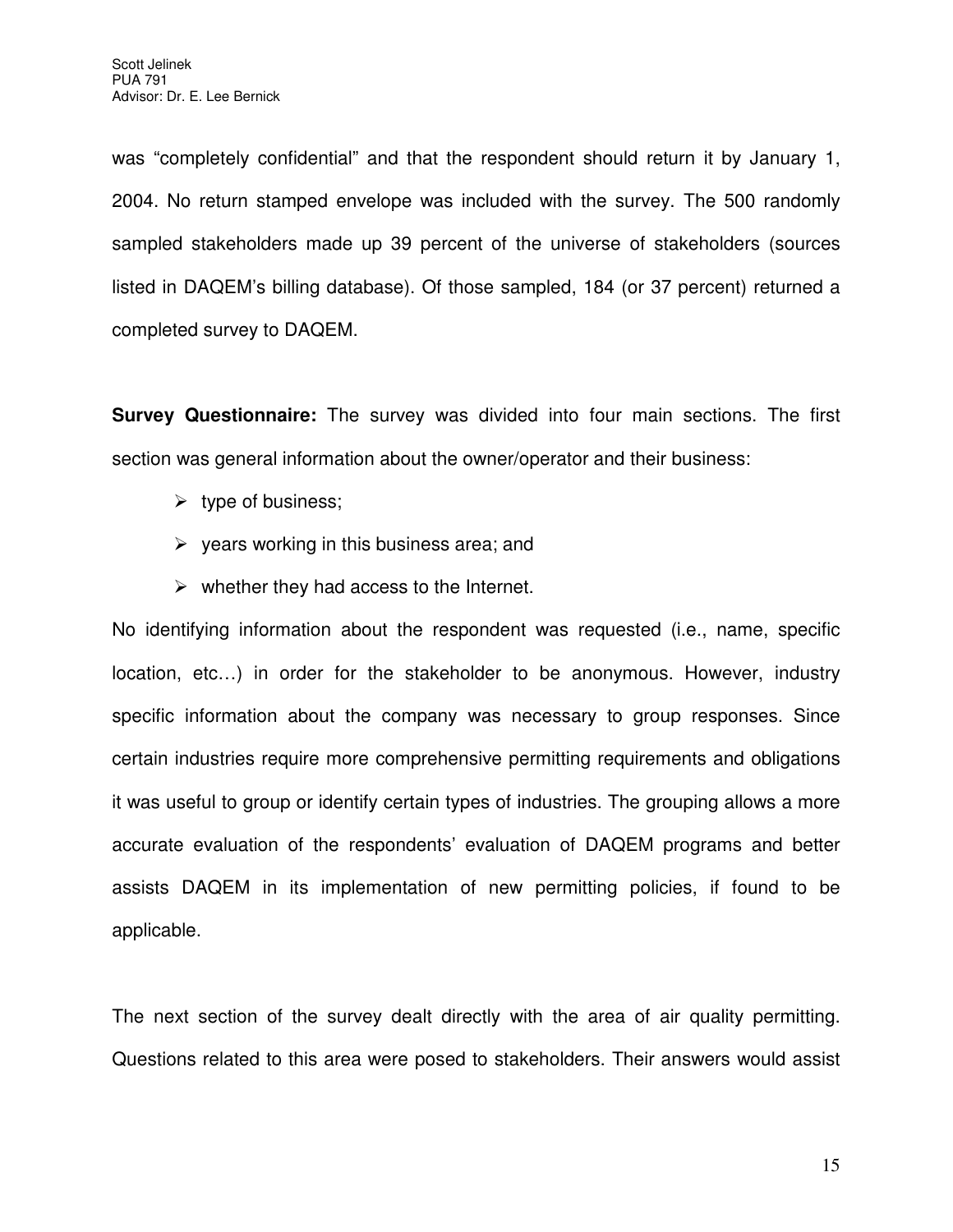DAQEM in understanding the ease or difficulty of stakeholders acquiring permits. Specifically, questions were raised to answer the first two areas of concern:

- $\triangleright$  Access to information needed by the stakeholder to complete the permitting application;
- $\triangleright$  Ease or ability of the stakeholder to receive concise general and technical information from DAQEM on the permitting process, either through electronic means or by personal contact.

The third section was concerned with permitting implications (how much assistance does DAQEM offer after the issuance of the permit). Again, specific questions were asked of stakeholders to which the answers would assist DAQEM in understanding the last two areas of concern:

- $\triangleright$  Education given by DAQEM on the implications or ramifications to the stakeholder if they fail to comply with an issued permit; and
- $\triangleright$  Stakeholder understanding of the short term and long term costs associated with the permitting process.

Finally, the stakeholders were asked about the SBAP. We needed to know whether stakeholders were using the program or not, and if DAQEM had made the SBAP available in the community. Additionally, an open-ended section in the survey was attached in order to receive feedback on the survey itself and for the stakeholder to address areas not covered in the study. The response to this question might give DAQEM ideas for future studies or policies which may need to be pursued.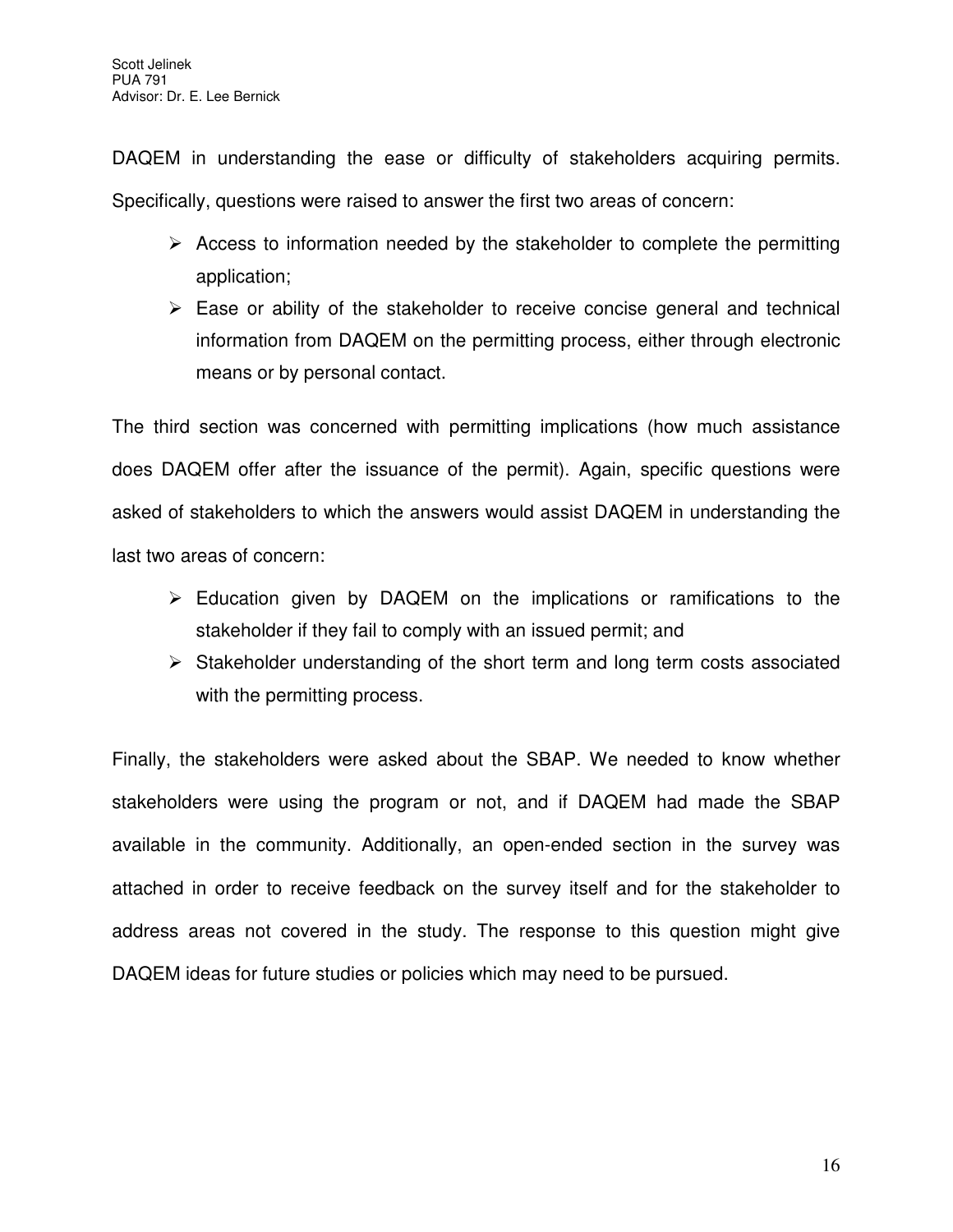## **Results**

The survey requested the respondent identify their business under a predetermined heading. This was done to understand whether DAQEMs service toward certain industry types was different and to see who was responding without the respondent giving up their anonymity. Table 1 presents the percentages of the six categories in DAQEM's database versus the respondent returned surveys:

| Table 1                  |                 |                   |
|--------------------------|-----------------|-------------------|
| <b>Business Category</b> | <b>Universe</b> | <b>Respondent</b> |
| <b>Surface Coater</b>    | 13%             | 15%               |
| Dry Cleaner              | 10%             | 8%                |
| Sand and Gravel          | 12%             | 7%                |
| Printer                  | 4%              | 6%                |
| Concrete and/or Asphalt  | 7%              | 7%                |
| Other                    | 54%             | 57%               |
| Percent                  | 100             | 100               |
| Total                    | $N = 1,282$     | $N = 184$         |

From the table, we see small percentage differences between the universe and the respondent. The largest separation was five percentage points for Sand and Gravel facilities down to a separation of zero percent between Concrete and/or Asphalt facilities. Therefore, we feel comfortable that the respondents were representative of the universe of study.

Another area examined was the percentage of businesses receiving assistance from DAQEM during the permitting process and, the business type most likely to receive assistance from DAQEM during the permitting process. We found that there was a significant difference at the 0.01 level in the type of business receiving assistance. Dry Cleaners were the least likely to seek assistance from DAQEM during the permitting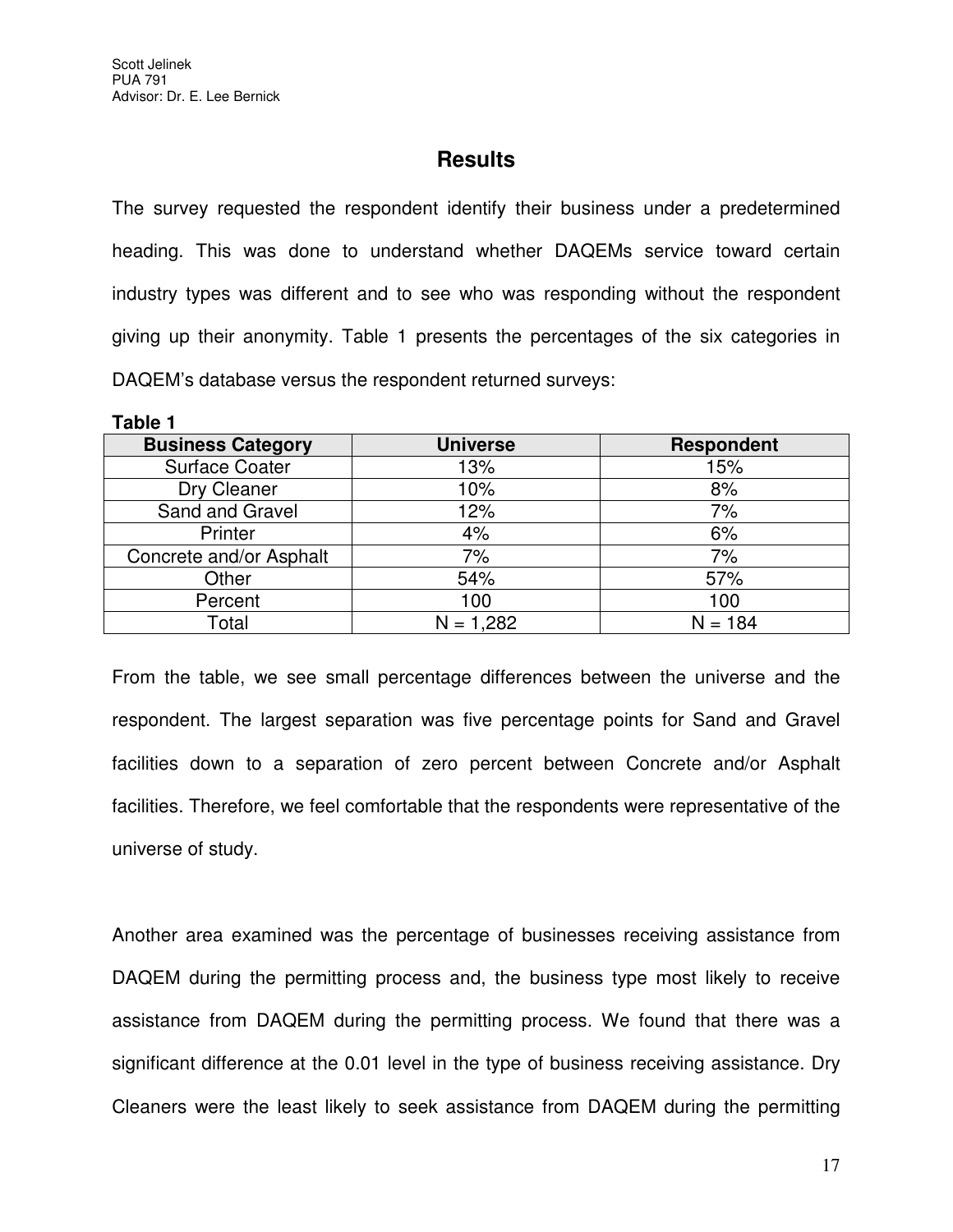process. All other business types were more likely to receive assistance from DAQEM, with printers and others being the most significant category users. Table 2 depicts the breakdown:

| abl |
|-----|
|-----|

|                                                                                                                                                                                                                                                                                                                                                                                            |           | <b>Surface</b><br><b>Coater</b> | Dry<br><b>Cleaner</b> | <b>Sand</b><br>and<br><b>Gravel</b> | <b>Printer</b> | <b>Concrete</b><br>and/or<br><b>Asphalt</b> | <b>Other</b> |
|--------------------------------------------------------------------------------------------------------------------------------------------------------------------------------------------------------------------------------------------------------------------------------------------------------------------------------------------------------------------------------------------|-----------|---------------------------------|-----------------------|-------------------------------------|----------------|---------------------------------------------|--------------|
| During the<br>permitting<br>process, did you<br>receive<br>assistance from<br>DAQEM?                                                                                                                                                                                                                                                                                                       | Yes       | 54%                             | 33%                   | 67%                                 | 92%            | 67%                                         | 74%          |
|                                                                                                                                                                                                                                                                                                                                                                                            | <b>No</b> | 46%                             | 67%                   | 33%                                 | 8%             | 33%                                         | 26%          |
| Percent                                                                                                                                                                                                                                                                                                                                                                                    |           | 100                             | 100                   | 100                                 | 100            | 100                                         | 100          |
| Total                                                                                                                                                                                                                                                                                                                                                                                      |           | $N = 28$                        | 15                    | 12                                  | 12             | 12                                          | 101          |
| $\bigcap$ : $\bigcap$ $\bigcap$ $\bigcap$ $\bigcap$ $\bigcap$ $\bigcap$ $\bigcap$ $\bigcap$ $\bigcap$ $\bigcap$ $\bigcap$ $\bigcap$ $\bigcap$ $\bigcap$ $\bigcap$ $\bigcap$ $\bigcap$ $\bigcap$ $\bigcap$ $\bigcap$ $\bigcap$ $\bigcap$ $\bigcap$ $\bigcap$ $\bigcap$ $\bigcap$ $\bigcap$ $\bigcap$ $\bigcap$ $\bigcap$ $\bigcap$ $\bigcap$ $\bigcap$ $\bigcap$ $\bigcap$ $\big$<br>15.027 |           |                                 |                       |                                     |                |                                             |              |

 $Chi-Square = 15.827;$  $df = 5$ ; and  $p < 0.007$ 

Next, the survey asked the respondents the type of assistance they received from DAQEM during the permitting process. Was the assistance received through phone contact, electronic, in person or some other type? Interestingly, we found that 93 percent of all contact made by stakeholders with DAQEM during the permitting process was either by phone (61%) or in person (33%). However, through an earlier question in the survey we did find that 82 percent of all stakeholders had Internet access; yet, only 2.5 percent of respondents made contact with DAQEM through the Internet (website or e-mail). This may demonstrate an underutilization of the Internet and e-mail during the permitting process, or that stakeholders did not consider Internet and e-mail as contact with DAQEM.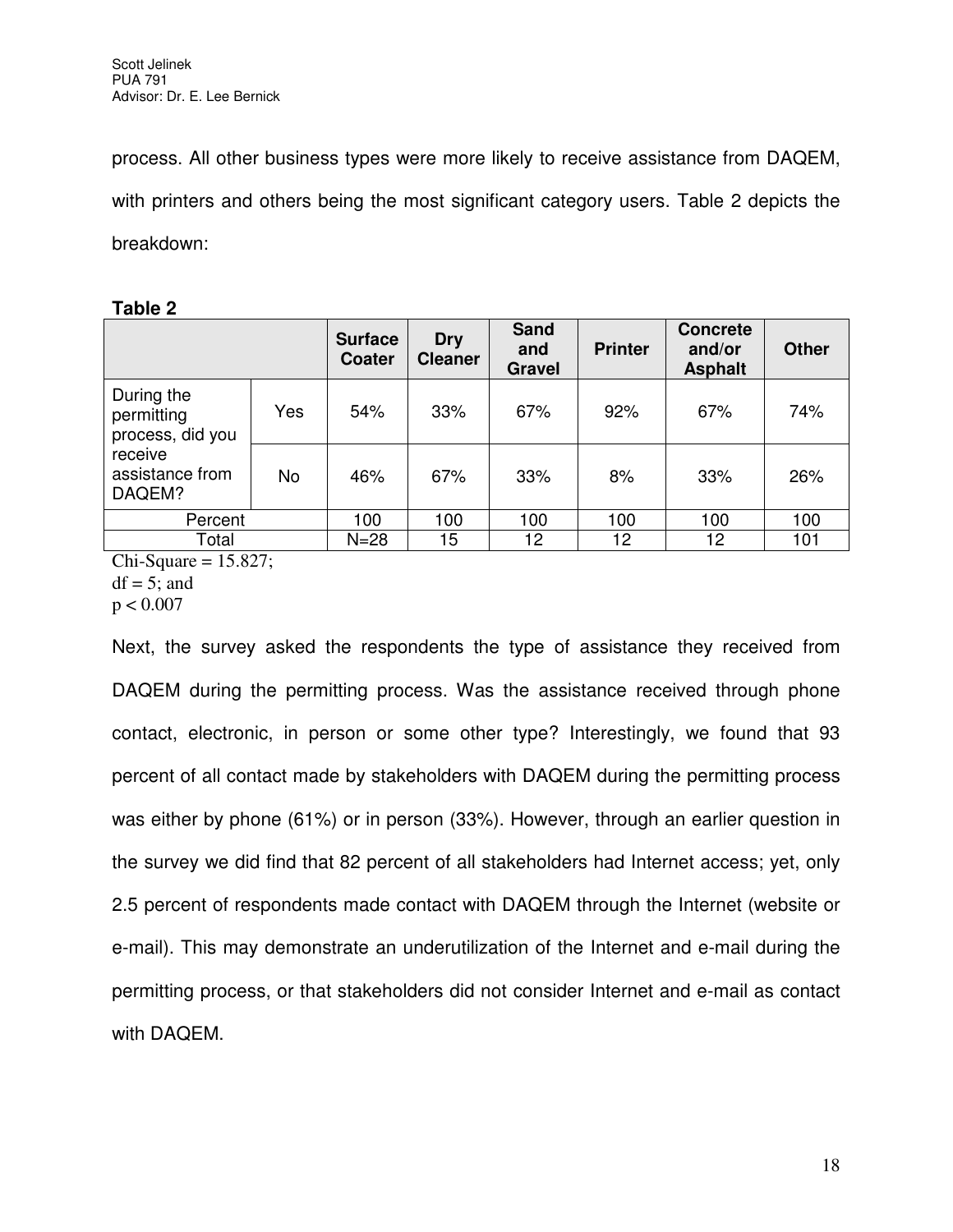Also, the survey asked respondents to rate their ability to access permitting information as easy, moderately easy, moderately difficult and difficult. Eighty-eight percent of the respondents rated the access to permitting information as either easy or moderately easy. Thus, a sizeable majority of stakeholders found the process user friendly. This was significantly different than expected. Many of the informal conversations between staff, management and stakeholders led DAQEM to believe that the process might be something other then friendly. However, the respondents rejected this assumption. Table 3 presents these results:

| Table 3                     |                |
|-----------------------------|----------------|
| <b>Type of Contact</b>      | <b>Results</b> |
| Easy                        | 37%            |
| <b>Moderately Easy</b>      | 51%            |
| <b>Moderately Difficult</b> | 6.5%           |
| <b>Difficult</b>            | 5.5%           |
| Percent                     | 100            |
| Total                       | 184            |
|                             |                |

Next, we looked at the third section of the survey; whether stakeholders wanted assistance from DAQEM after the permit was issued. The survey asked stakeholders whether they wanted assistance in understanding and interpreting permit conditions and whether stakeholder wanted help in understanding their monetary responsibilities after the issuance of their permit. It turned out that business owner/operators did want assistance in both areas from DAQEM after the permit was issued. Fifty-eight percent of all respondents wanted assistance with reviewing their permit conditions, and 55 percent of all respondents wanted assistance with reviewing their applicable fees. Interestingly, stakeholders who did not want assistance from DAQEM during the permitting process now wanted assistance with interpreting their fees. In fact, we found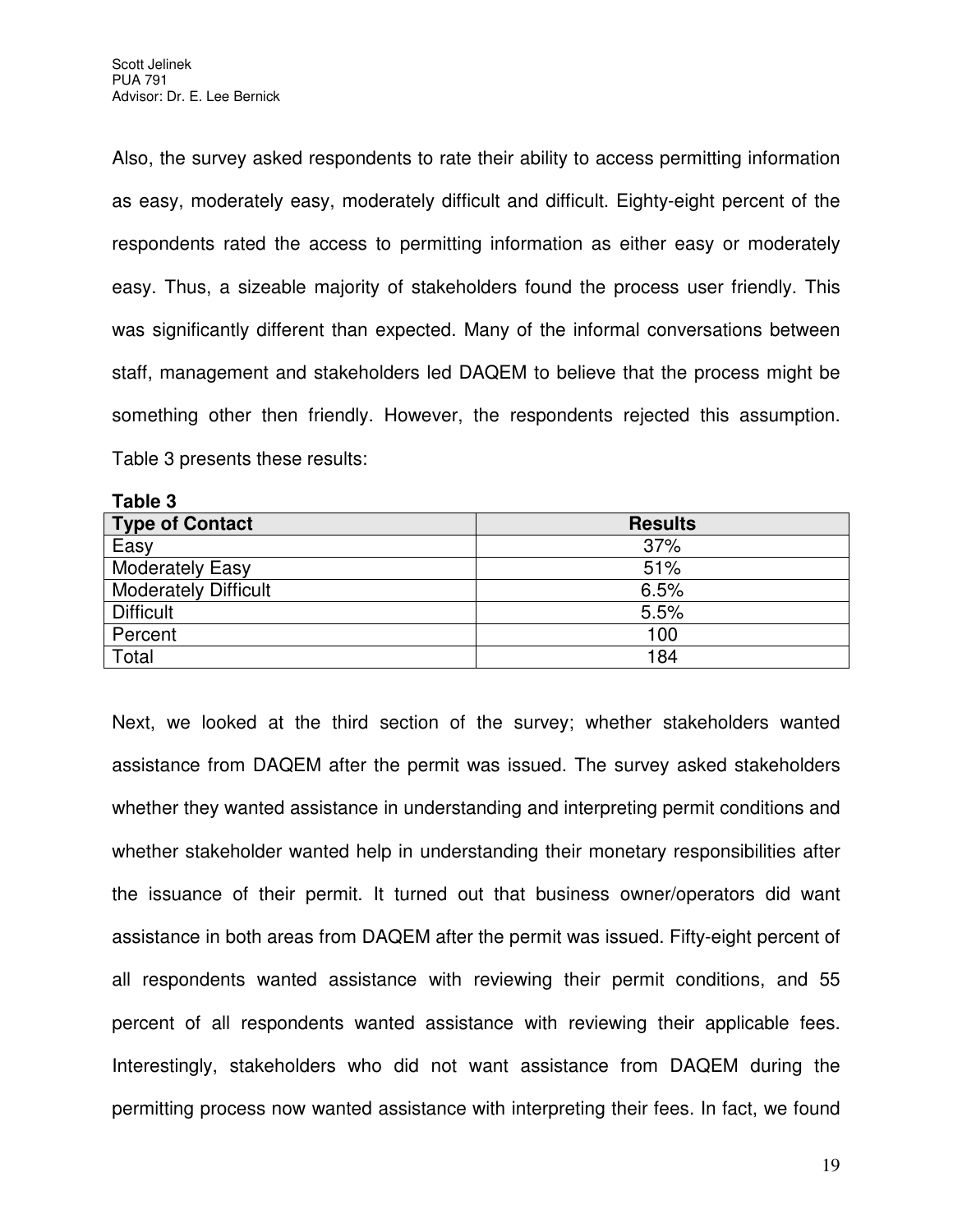there was a significant difference, based on whether one had initial assistance through

DAQEM for permitting, at the 0.05 level in the area of fees. Table 4 represents the breakdown.

| able |  |
|------|--|
|------|--|

|                                                                                                                                                     |         | During the permitting Process,<br>did you receive assistance from<br>DAQEM? |           | Total    |
|-----------------------------------------------------------------------------------------------------------------------------------------------------|---------|-----------------------------------------------------------------------------|-----------|----------|
|                                                                                                                                                     |         | Yes                                                                         | <b>No</b> |          |
| Upon issuance<br>of an ATC/OP,<br>would you like<br>anyone from<br>DAQEM staff to<br>review with you<br>the fees<br>associated with<br>your permit? | Yes     | 49%                                                                         | 65%       | $N = 95$ |
|                                                                                                                                                     | No      | 51%                                                                         | 35%       | $N = 81$ |
|                                                                                                                                                     | Percent | 100                                                                         | 100       |          |
|                                                                                                                                                     | Total   | $N = 121$                                                                   | $N = 55$  |          |

 $Chi-Square = 4.242;$  $df = 1$ ; and Significance  $= 0.039$ 

Sixty-five percent of all stakeholders who did not receive assistance from DAQEM during the permitting process wanted to receive assistance with their associated fees. This is important because DAQEM cannot assume that stakeholders who did not receive assistance during the permitting process would also not want assistance after the permitting process has concluded. On the contrary, Table 3 depicts that many stakeholders want assistance with permit conditions and fees after the permitting process is complete.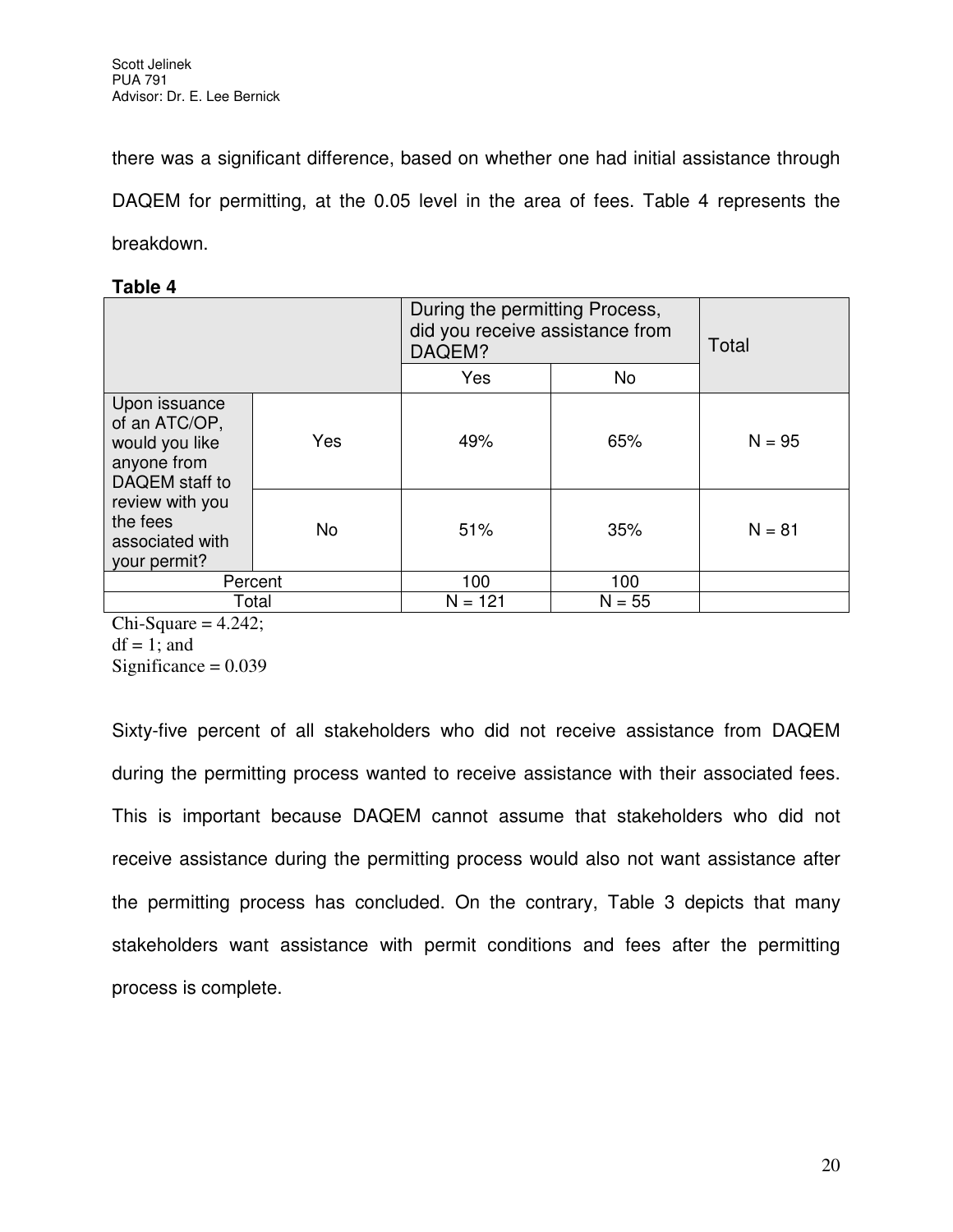Finally, DAQEM had instigated a SBAP with the help of the Conservation District of Southern Nevada. DAQEM needed to know whether stakeholders were aware of this service and whether they were utilizing the program for permitting assistance. We found that only 11 percent of all respondents had used the SBAP during their permitting process and 52 percent had not used the SBAP during their permitting process. More importantly, 37 percent of respondents had never heard of the SBAP. Thus, almost 90 percent of respondents were not utilizing a service designed to help them permit their business.

#### **Conclusion**

This research was designed to evaluate how and if stakeholders contacted DAQEM for permitting assistance, and how they viewed and evaluated their accessibility to and satisfaction with DAQEM's permitting staff and the general permitting process. Additionally, DAQEM had commenced a SBAP with the assistance of the Conservation District of Southern Nevada. DAQEM wanted to know how used the SBAP was throughout the stakeholder community.

Many areas of the survey results were unexpected; however, none more unexpected than the results claiming the access to information through DAQEM for stakeholders had been easy or moderately easy for 88 percent of the respondents. There are several possible reasons for this response.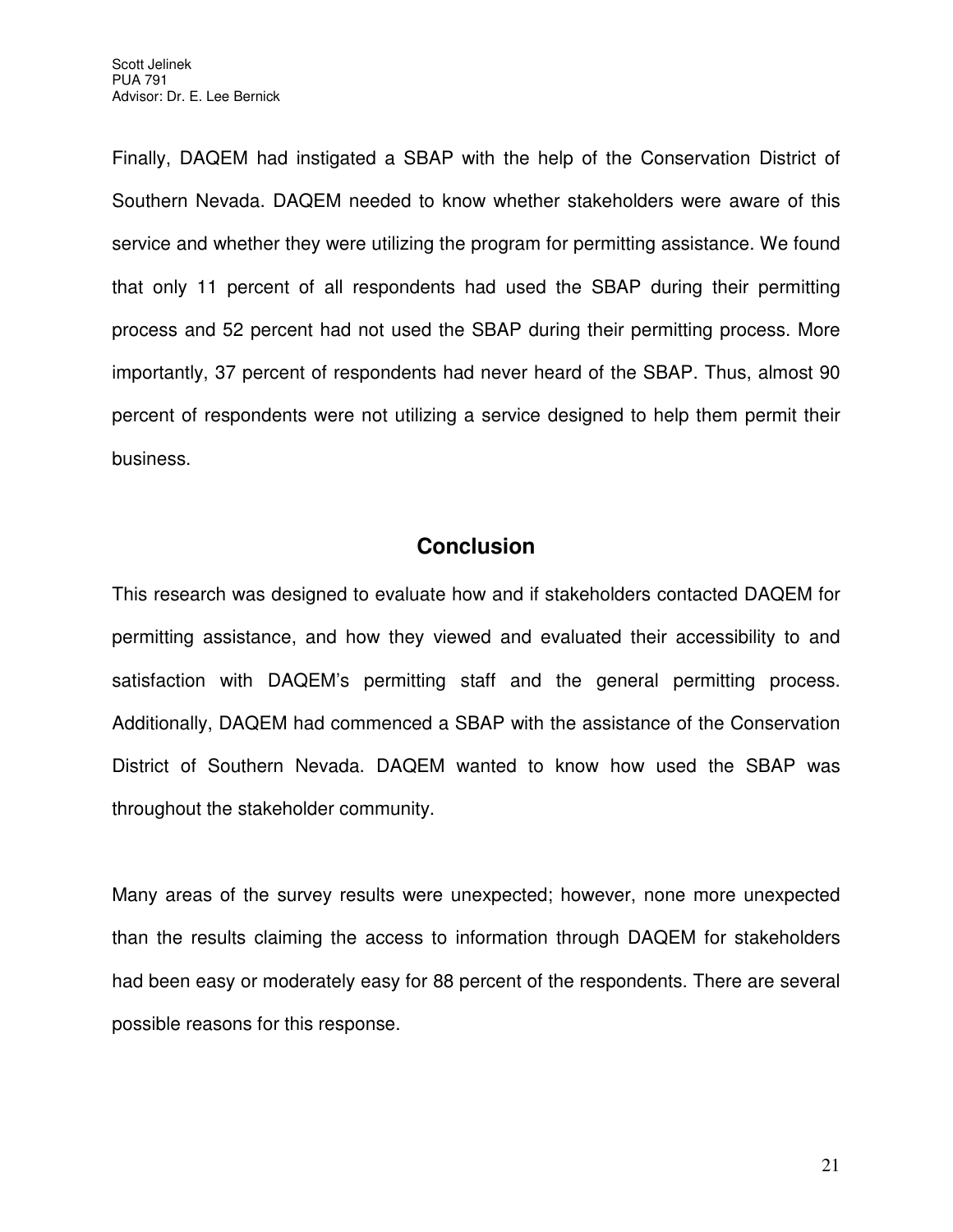One possibility is that, in a survey administered by a regulating body, it doesn't matter how many safeguards the regulator puts in place to ensure anonymity for the respondent, the respondent will take the safe route and answer pleasingly. The fear of retribution by that agency toward the respondent in even subtle ways may be an overriding factor for the respondent to answer the survey as the regulator would want him or her to answer.

Secondly, the respondents could have misunderstood the survey question. The question asked stakeholders to rate the ability to access information through DAQEM during the permitting process. The answer to this question was to relate whether the permitting process was complicated or not. However, stakeholders may find the access to information easy or moderately easy, but may actually find the permitting process moderately difficult or difficult. In other words, the process to obtain the information had been easy, but applying the information in the application had been something other than easy. Since the question was phrased with some ambiguity, this may be how the stakeholder answered.

Thirdly, stakeholders may have consolidated all their interactions with DAQEM, and not just their interaction to access information during the permitting process. When answering the question, the respondents may have combined non-permitting contacts with DAQEM (i.e., billing, enforcement, compliance matters, etc…) and found the overall access easy or moderately easy. Thus, it is possible the intended question was never answered.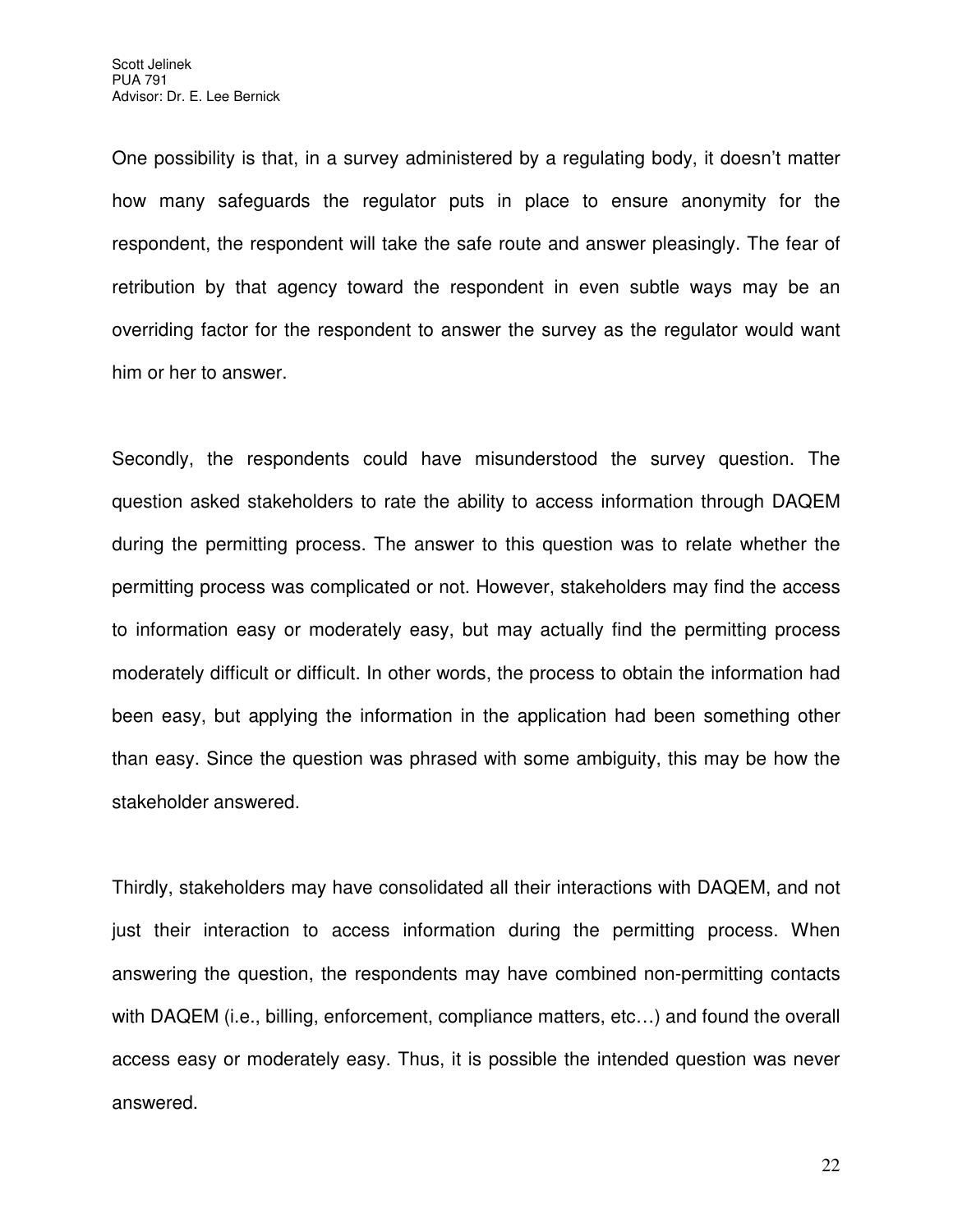Lastly, it is possible that the results indicate the process is working. DAQEM maybe doing a wonderful job and stakeholders are pleased with the access to permitting information and the permitting process overall. It was indicated that 93 percent of all contact made by stakeholders with DAQEM during the permitting process was either by phone (61%) or in person (33%). So, it could be the staff interaction with stakeholders helps simplify the process.

Staff is directed to assist stakeholders more broadly in emission calculations, Best Available Control Technology (BACT) reviews and other regulatory reviews, if they are not using consultants. Therefore, the potentially complicated permitting system DAQEM sees and hears about in informal discussions with stakeholders is remedied for the stakeholder by staff and/or management assisting the stakeholder in the permitting process. Perhaps, as DAQ in Utah implemented a quality action team, DAQEM has indirectly implemented a quality action plan of its own. DAQEM's counseling of stakeholders in the requirements needed for the submittal of a complete application, may also simplify the permitting process.

Stakeholders' access to the Internet was also a surprising result. The survey results found that 82 percent of all stakeholders had Internet access; yet, only seven percent of all stakeholders utilized the Internet for permitting assistance. The use of Internet access has probably been underutilized and underdeveloped by DAQEM. Currently, DAQEM only posts regulations, application forms and other general information on-line;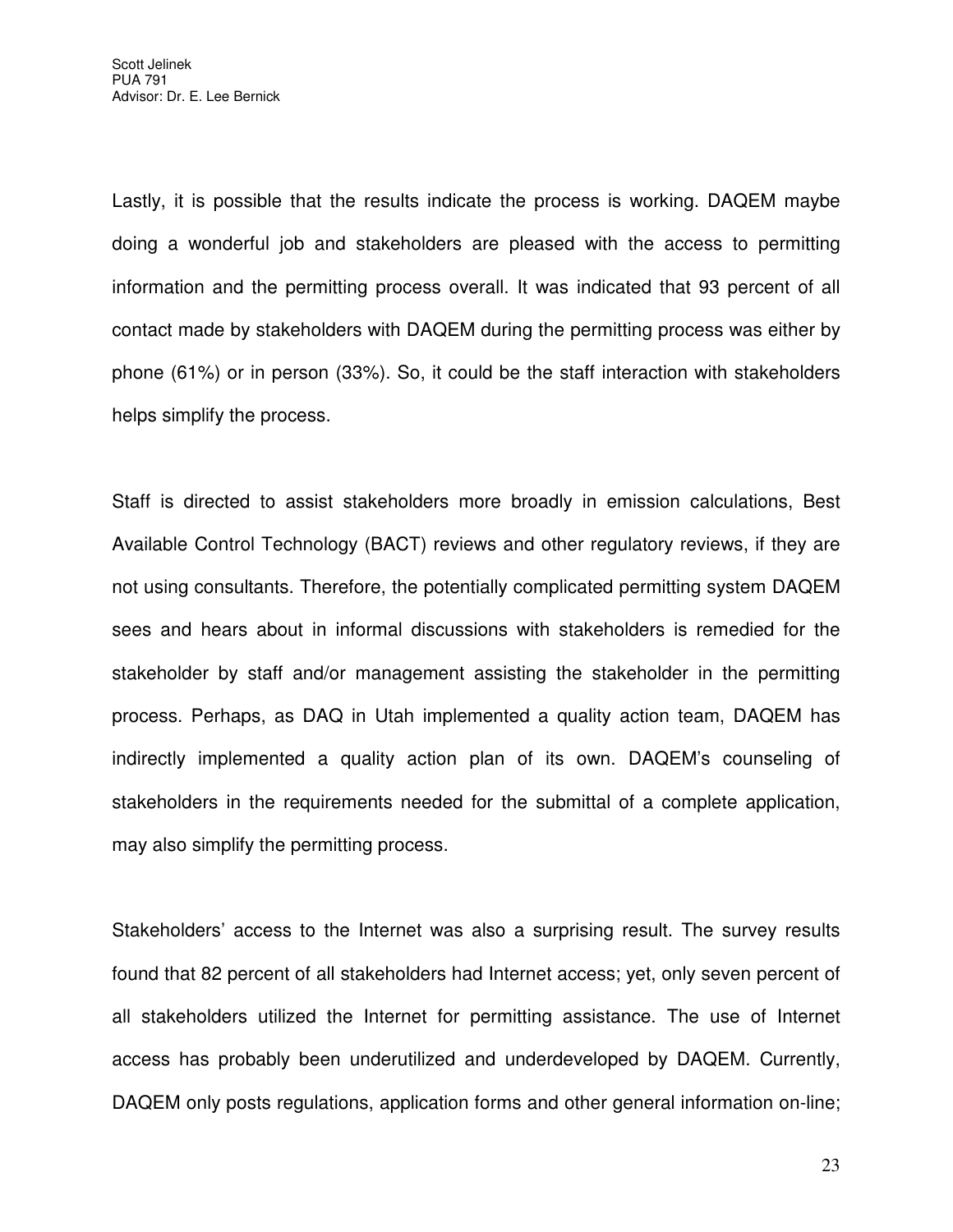however, the Internet could be utilized for electronic application submittals, posting of technical guidelines and bulletins for permitting that are industry specific, and could offer technical assistance via e-mail with designated DAQEM staff. These services would not only give the stakeholder more specific instructions quickly it could free up staff and management time by reducing the phone and in person contacts. This would allow more time for DAQEM staff to handle other day-to-day matters.

Additionally, the survey found stakeholders who did not use DAQEM for assistance during the initial permitting process still wanted assistance from DAQEM after the permit was issued. In other words, DAQEM still needs to make an effort to assist stakeholders in permitting matters after the initial permitting process is complete. DAQEM could post technical documents on-line explaining administrative conditions, source specific conditions, fees and billing procedures. This would help most stakeholders get the information they needed after receiving their permit, and would, again, allow DAQEM staff time to carry out other needed business. However, access to staff by phone and through personal contact by the stakeholders should always be available to ensure those individuals without access to the Internet, e-mail, or even those who wish not to use the Internet, access to pre and post permitting information.

Finally, the SBAP for DAQEM administered by the Conservation District of Southern Nevada was not well known in the community. Almost 90 percent of respondents had not used or heard of the SBAP available through DAQEM. The literature review illustrated how Utah and New Jersey found that a central contact of some kind was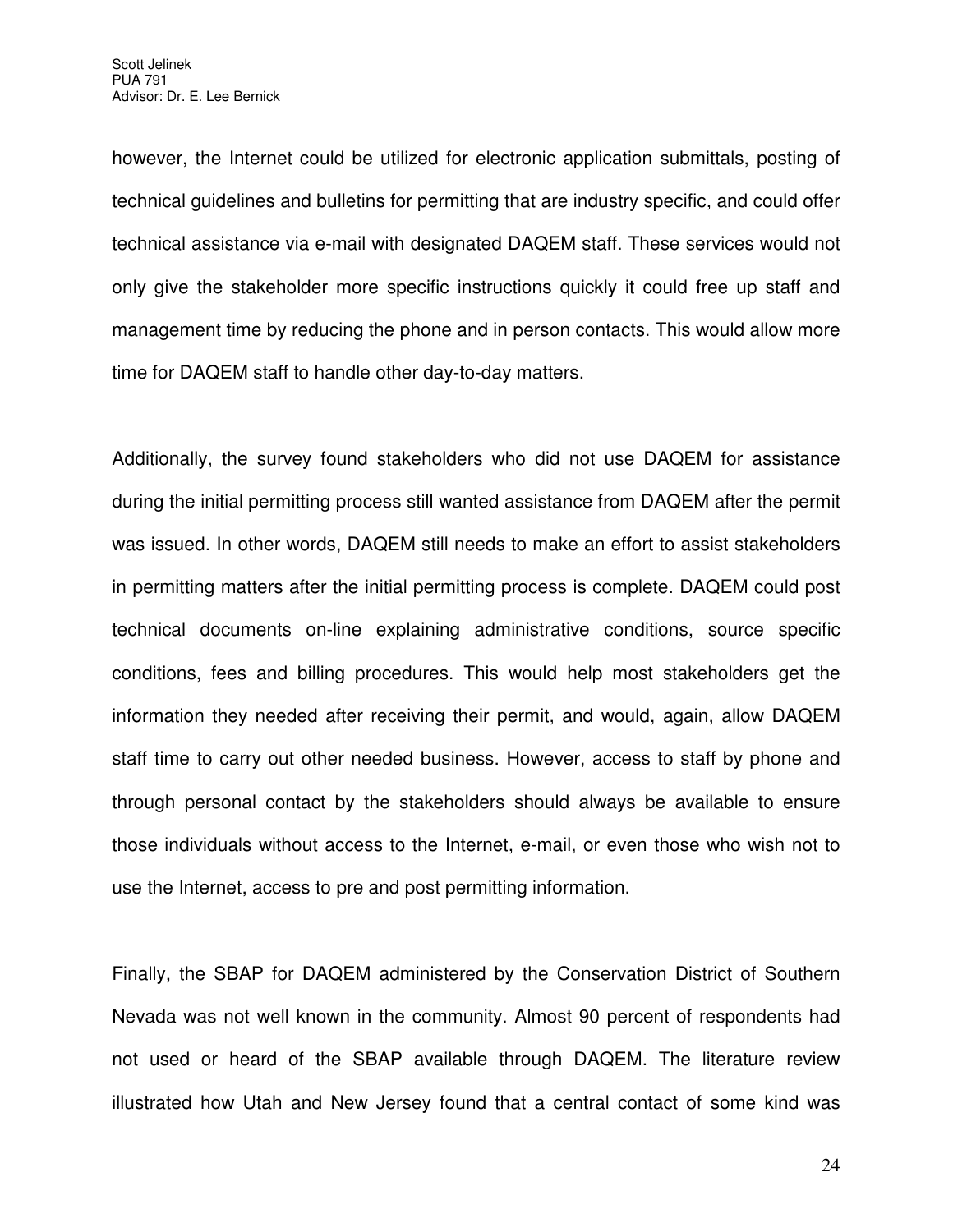useful and desirable by stakeholders for air quality permitting. A central point of contact could allow applicants to obtain the information needed to prepare administratively and technically complete applications at lower costs and in less time than under the traditional permitting approach. Therefore, the use of and knowledge of the SBAP or a similar program should be made accessible to stakeholders. The services available by a program like this should be announced by staff through stakeholder meetings, through phone conversations, via bulletin board postings, on-line postings and through multiple mailers to all qualified stakeholders. For a program to be successful it needs to be utilized by the target group.

Clark County has been a top area for population growth in past decades. With the increase in population has come increased industrial infrastructure, which has contributed to deterioration in the air quality of Southern Nevada. Also, as the valley grows, DAQEM's burden to properly permit new and modifying facilities also escalates.

Pollutant and industry specific rules, congressionally mandated requirements, and growth of the region all play a role in the permitting process. Additionally, proper billing of externality fees, correct dissemination of information to stakeholders, easy access to permit forms, knowledge of compliance issues and the stakeholders' ability to get clarification on permitting matters, all play a role in effective permitting of the regulated community.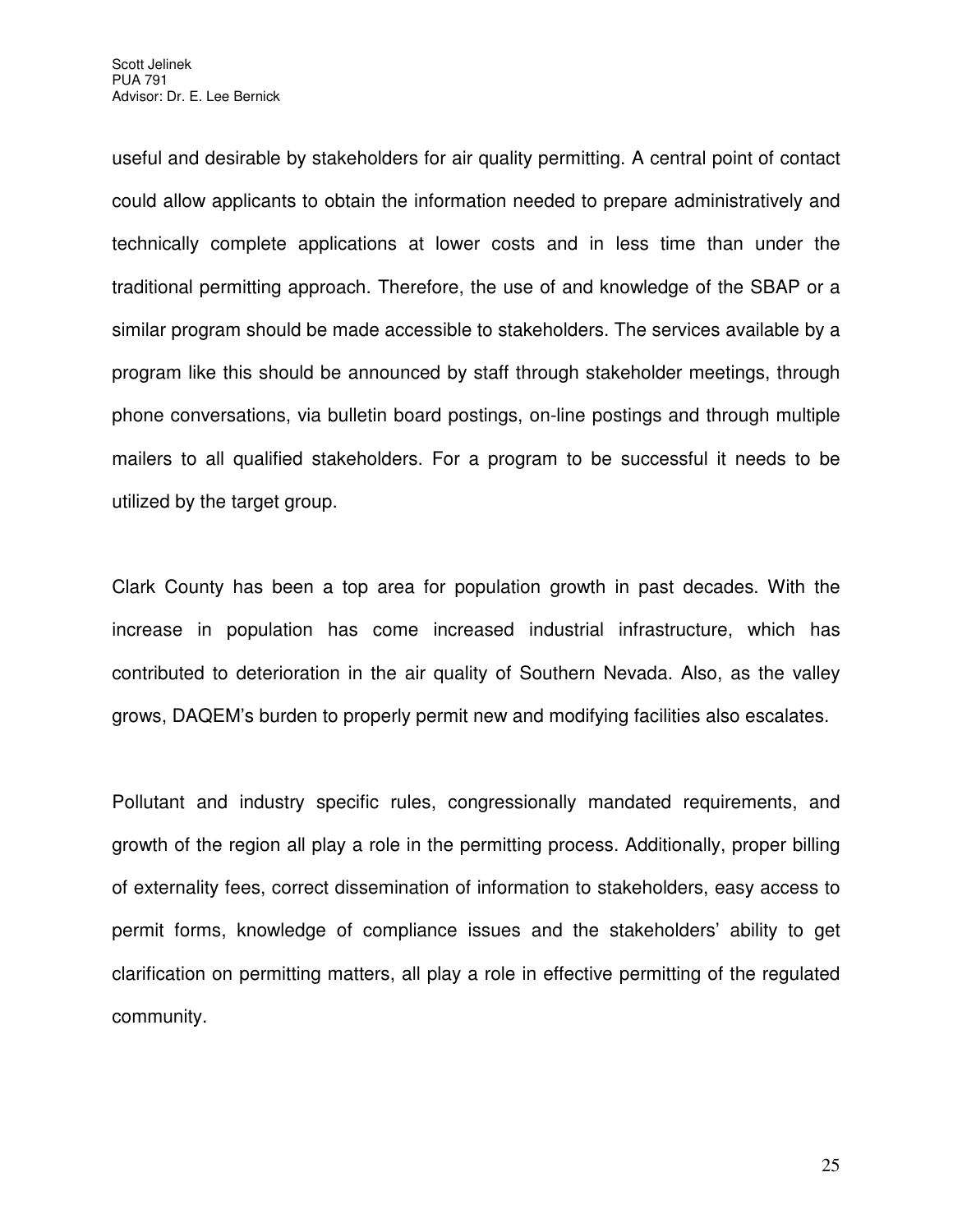This relationship between industry and DAQEM is pivotal in improving the health of Clark County citizens and visitors. An effective service by DAQEM to stakeholders should enhance compliance and control of air emissions because industry would have a better path to comply with applicable rules and regulations.

To better understand current perceptions of stakeholders on the effectiveness of air quality permitting by DAQEM, a survey evaluating air permitting in key areas of services was distributed. Hopefully, the results will aid DAQEM in future design of policies and procedures in the area of air quality permitting. DAQEM 's evaluation of its performance and effectiveness in meeting the needs of industry in permitting, will allow DAQEM to better serve the regulated community and the community of Clark County.

Future research by DAQEM in the area of air quality permitting could include conducting interviews with randomly selected stakeholders in conjunction with a new iteration of this survey. Potentially, the two together may clarify areas of inconsistencies. Interviews may prove to be more probing for DAQEM because they may allow stakeholders to clearly state their point on an area of concern where the survey may fall short or be misunderstood by the stakeholder. Also, the stakeholder may bring up areas of air quality permitting not addressed in the survey that may be useful knowledge for DAQEM in their review of their program.

Additionally, contacting other air quality agencies to more clearly understand how they have examined their performance in the public sector may be a useful tool for DAQEM.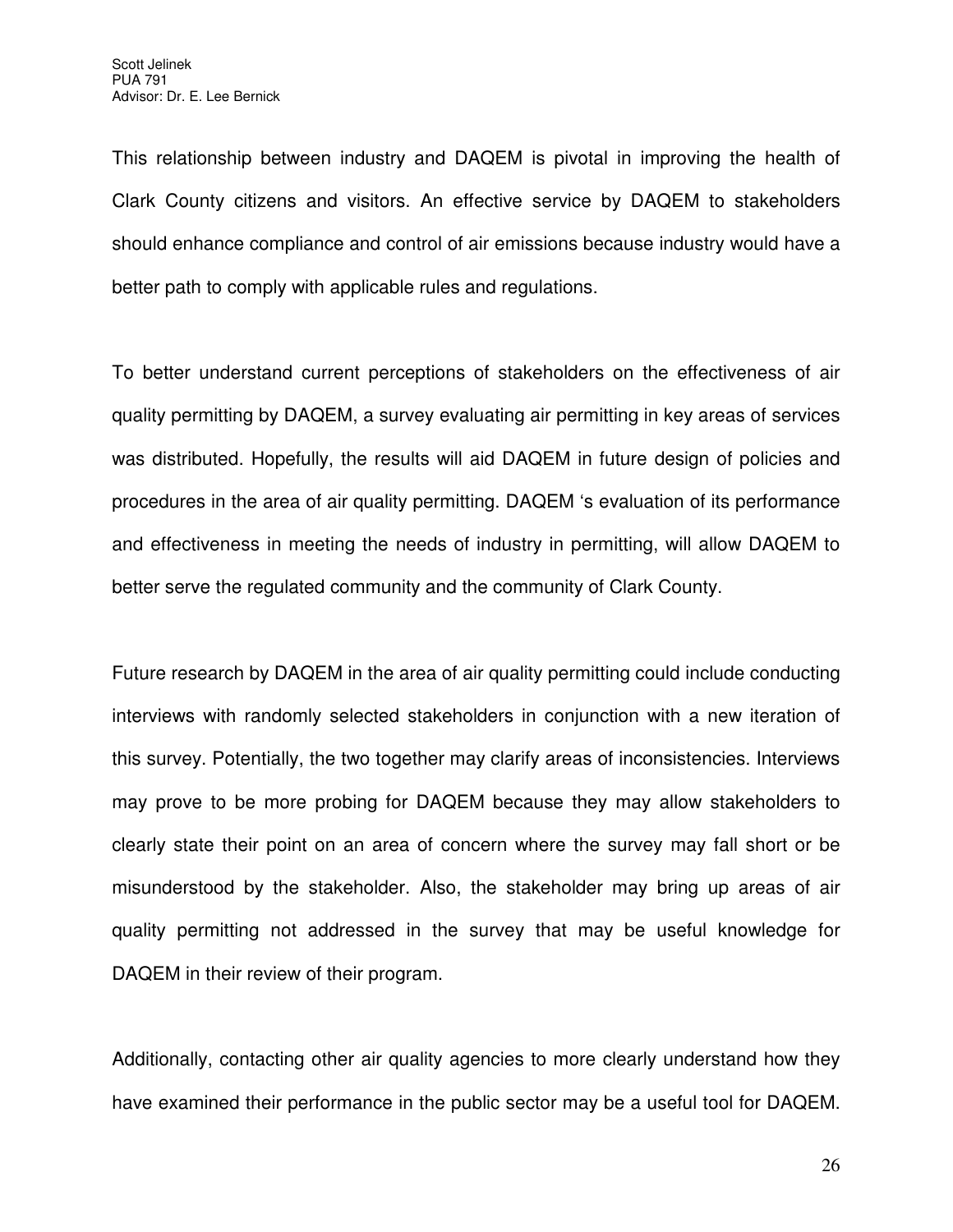In addition to NJDEP and Utah's DAQ publications, there may be other agencies that have researched or are researching their air quality permitting process and have or are implementing changes in their process, which have not been published. The information gathered by these agencies may be useful to DAQEM management for strategic planning of future programs and resource allocation in the area of air quality permitting and in other areas where DAQEM provides service to stakeholders.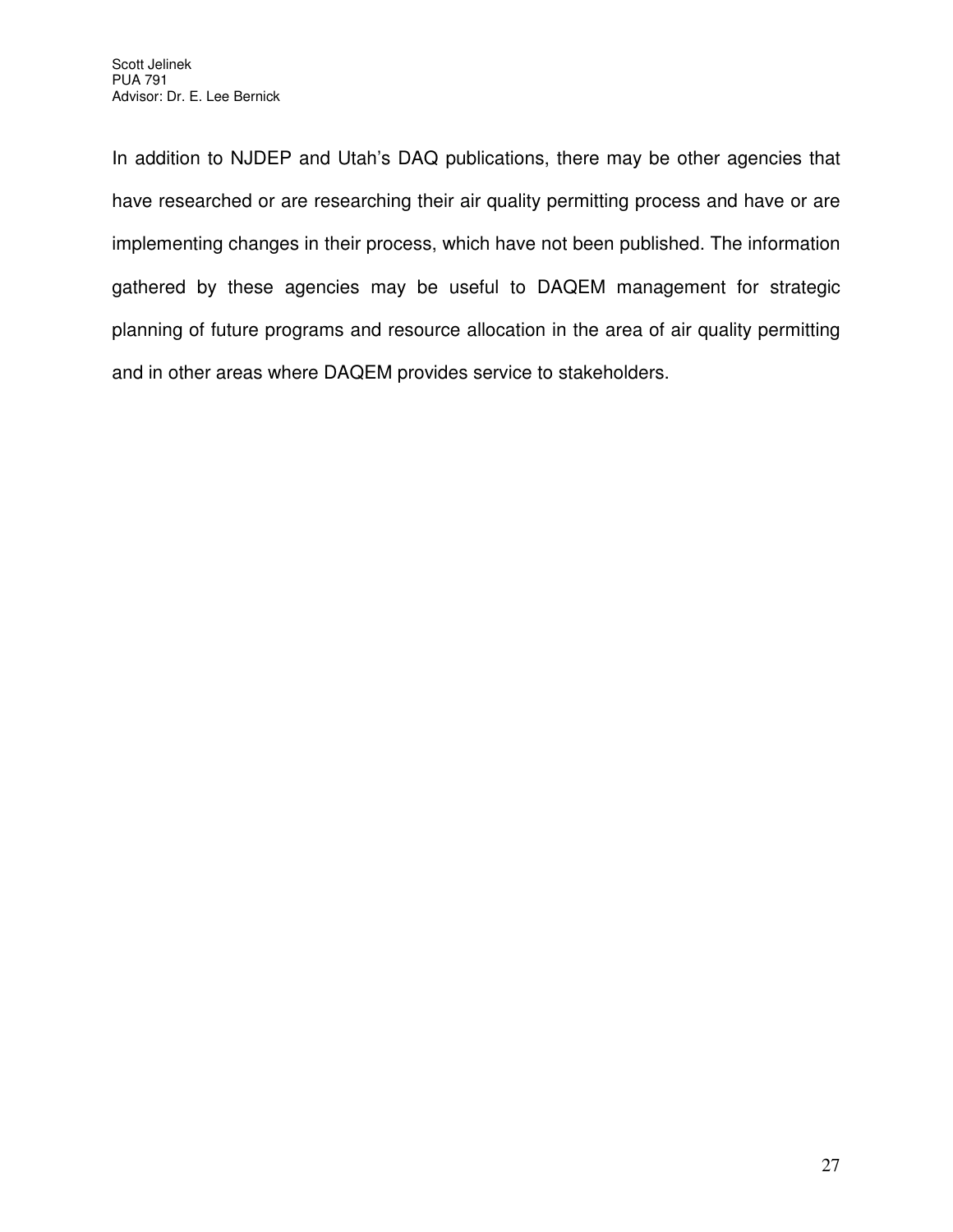# **Bibliography**

- 1. Dehart-Davis, Leisha, Bozeman, Barry, 2001. Regulatory Compliance and Air Quality Permitting: Why Do Firms Overcomply? Journal of Public Administration Research and Theory; Oct. 2001; 11,4.
- 2. Edwards, Jack E., Thomas, Marie D., Rosenfeld, Paul, Booth-Kewley, Stephanie, 1997. How to Conduct Organizational Surveys, A Step-by-Step Guide. Thousand Oaks, California: SAGE Publications, Inc.
- 3. Heller, Katherine B., Bloch, Laura J., Kelly, Sheryl J., 1999. Making Environmental Permitting Less Burdensome and More Protective: an Evaluation of New Jersey's Environmental Management Assistance Process. Air and Waste Management Association.
- 4. Holloway, Jacky, Lewis, Jenny, Mallory, Geoff, 1995. Performance Measurement and Evaluation. Newbury Park, California: SAGE Publications, Inc.
- 5. List, John A., McHone, W. Warren, Millmet, Daniel L., 2003. Effects of Air Regulation on the Destination Choice of Relocating Plants. Oxford University Press.
- 6. Menlove, Lynn R., Patel, Chandubahai, C. Patel, 1999. Air Quality Permit Reforms in Utah. Air and Waste Management Association.
- 7. Poister, Theodore. 1997. "Performance Measurement in State Departments of Transportation," National Cooperative Highway Research Program. Washington, D.C.: National Academy Press.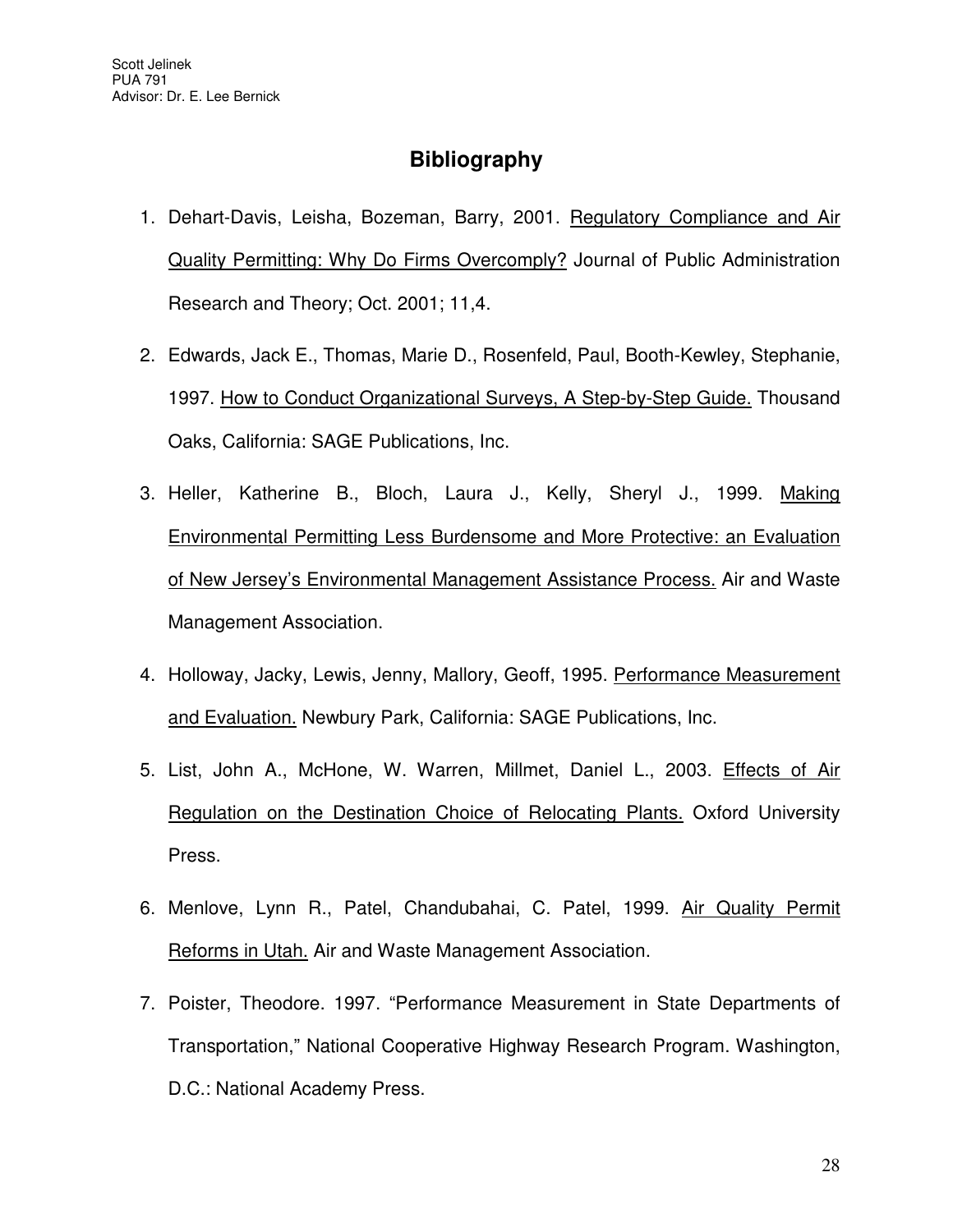- 8. Rosen, Ellen D. 1993. Improving Public Sector Productivity. Newbury Park, California: SAGE Publications, Inc.
- 9. Rosenfeld, Paul, Edwards, Jack E., and Thomas, Marie D., 1993. Improving Organizational Surveys. Newbury Park, California: SAGE Publications, Inc.
- 10. Schutt, Russell K., 2001. Investigating the Social World, Third Edition. Thousand Oaks, California: Pine Forge Press.
- 11. Wholey, Joseph S., Newcomer, Kathryn E., and Associates, 1989. Improving Government Performance. San Francisco, California: Jossey-Bass Inc., Publishers.
- 12. Wooley, David R., 1997. Clean Air Act Handbook. Deerfield, Illinois: Clark Boardman Callaghan, a division of Thomson Legal Publishing, Inc.
- 13. United States States Census Bureau, http://quickfacts.census.gov/qfd/states/32/32003.html, 06/16/04.
- 14. United States Congress. "Clean Air Act of 1970" with Amendments in 1977 and 1990;